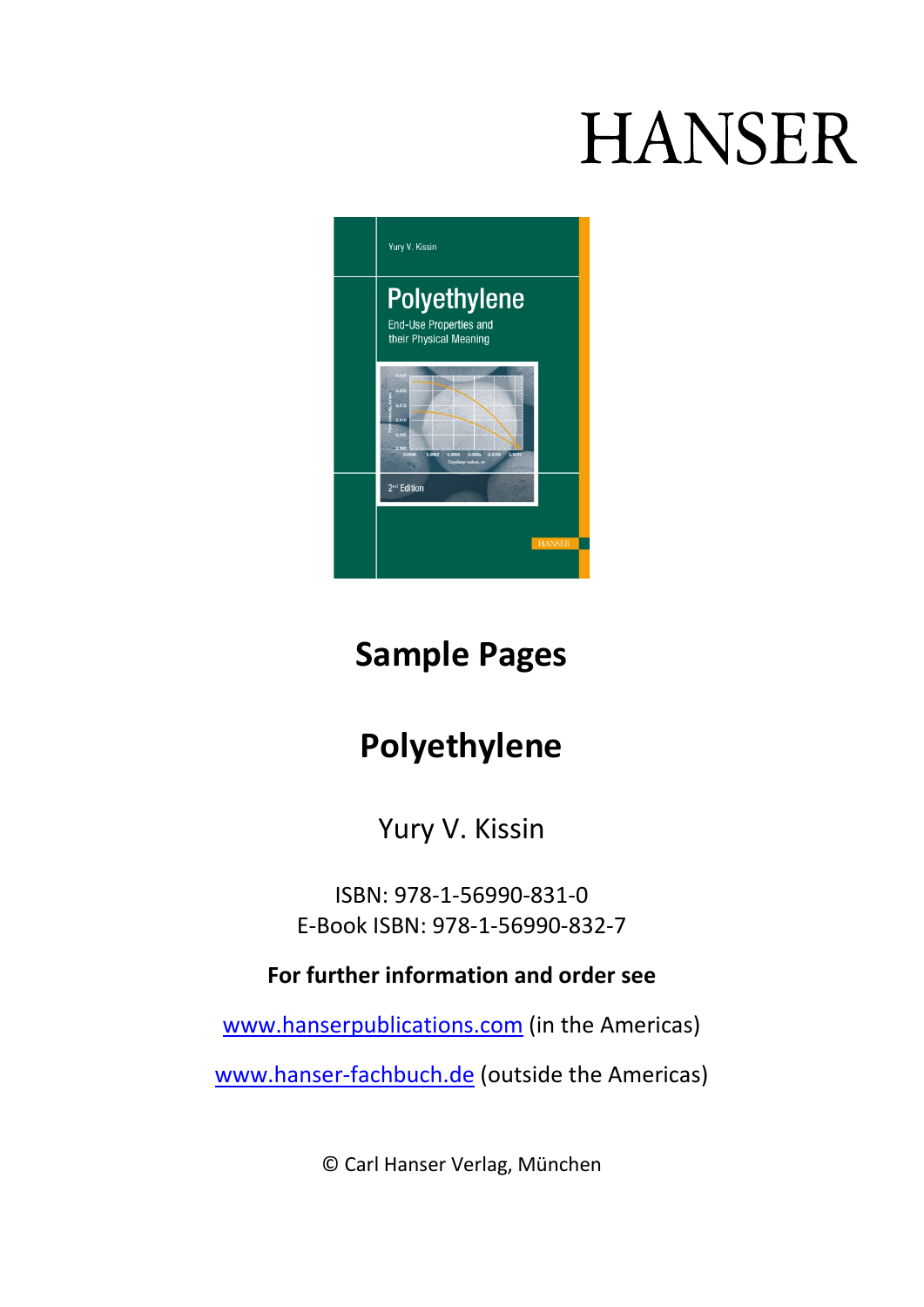### **Preface**

Every commercial information sheet describing a polyethylene resin, every professional discussion of the application range for a resin, every issue of the resin pricing – they all involve the same short list of resins' end-use properties. Although the items in the list may vary depending on application, these end-use properties are universally understood throughout the "insider" word without any need for an explanation.

In the case of commercial film-grade LLDPE resins, these parameters usually include the resin's density, the melt index, the melt flow ratio, the melting point, the dart impact strength, the tear strength in two directions of the film, film haze, and extractables. In the case of blow-molding HDPE resins, the standard parameters are the density, the high-load melt index, environmental stress cracking resistance, the top-load strength, and so on. Tables P.1, P.2, and P.3 show three representative examples of these parameters taken from commercial product data-sheets.

These engineering terms and these values have become "the lingua franca" of all product engineers, plant operators, and catalyst chemists throughout the world involved in the production and testing of polyethylene resins. Test procedures for these parameters are minutely described in standardized documents, ASTM methods in the US and ISO methods in Europe.

On the other hand, the polymer science has developed a different universally understood set of parameters that characterize the same polymers: the average molecular weight, the molecular weight distribution, the content of an  $\alpha$ -olefin in an ethylene/α-olefin copolymer, compositional uniformity of the copolymers, stressstrain characteristics of semi-crystalline polymers, etc.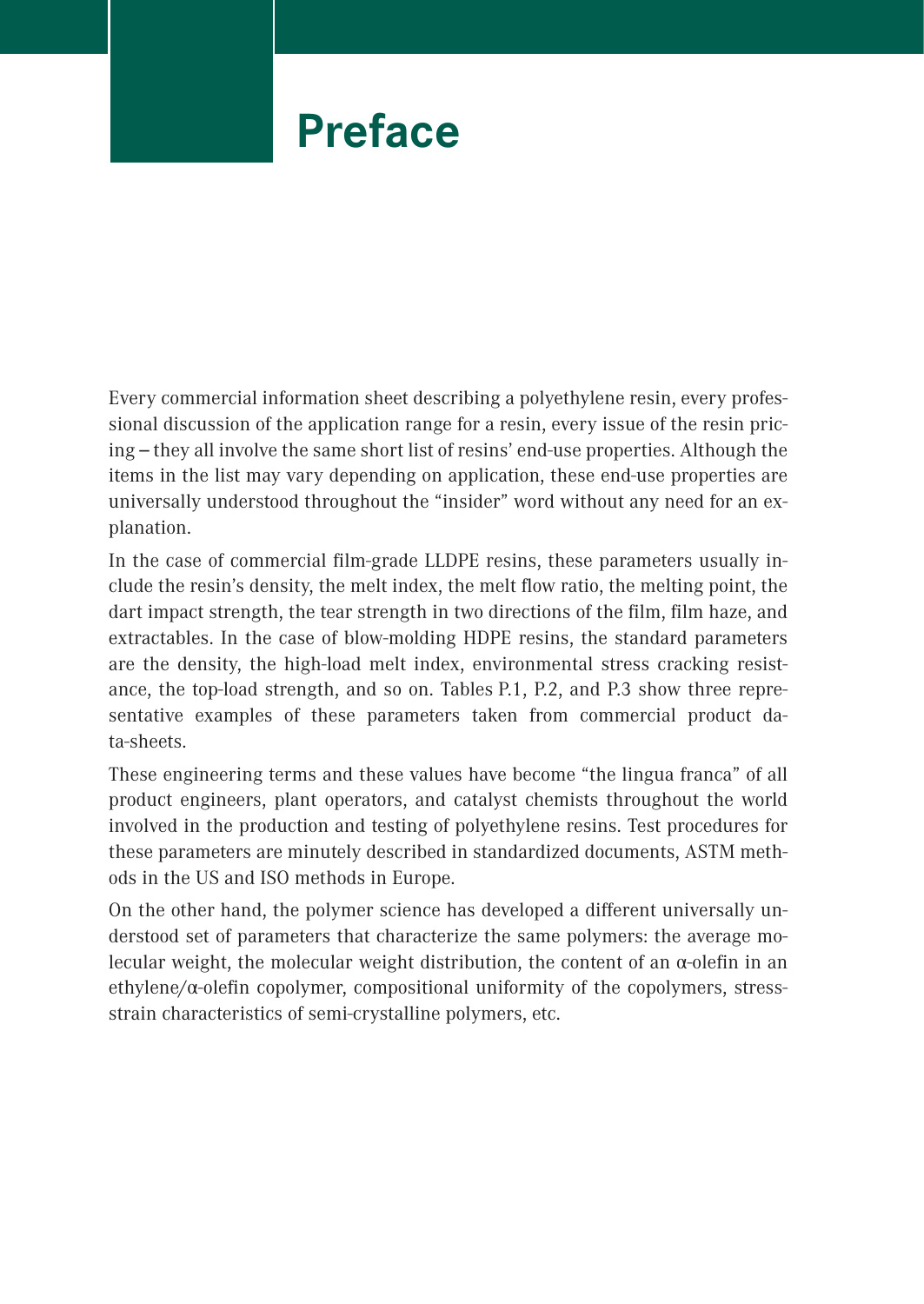|                                       | <b>SI units</b>           | <b>English units</b>        | <b>Measurement</b><br>method |
|---------------------------------------|---------------------------|-----------------------------|------------------------------|
| Density                               | $0.918$ g/cm <sup>3</sup> | $0.0332$ lb/in <sup>3</sup> | <b>ASTM D1505</b>            |
| Melt index (190 $\degree$ C, 2.16 kg) | 1.0 g / 10 min            | 1.0 g / 10 min              | <b>ASTM D1238</b>            |
| Peak melting temperature              | $121^{\circ}$ C           | 250 °F                      |                              |
| Tensile strength at yield, MD         | 9.4 MPa                   | 1,400 psi                   | <b>ASTM D882</b>             |
| Tensile strength at yield, TD         | 9.5 MPa                   | 1,400 psi                   | <b>ASTM D882</b>             |
| Tensile strength at break, MD         | <b>50 MPa</b>             | 7,700 psi                   | <b>ASTM D882</b>             |
| Tensile strength at break, TD         | 35 MPa                    | 5,100 psi                   | <b>ASTM D882</b>             |
| Elongation at break, MD               | 580%                      | 580%                        | <b>ASTM D882</b>             |
| Elongation at break, TD               | 850%                      | 850%                        | <b>ASTM D882</b>             |
| Secant modulus, MD, at 1%             | 190 MPa                   | 28,000 psi                  | <b>ASTM D882</b>             |
| Secant modulus, TD, at 1%             | 220 MPa                   | 32,000 psi                  | <b>ASTM D882</b>             |
| Dart drop impact strength             | 100 <sub>g</sub>          | 100 <sub>g</sub>            | ASTM D1709A                  |
| Elmendorf tear strength, MD           | 80 <sub>g</sub>           | 80 <sub>g</sub>             | <b>ASTM D1922</b>            |
| Elmendorf tear strength, TD           | 400 <sub>g</sub>          | 400 g                       | <b>ASTM D1922</b>            |
| Haze                                  | 14%                       | 14%                         | <b>ASTM D1003</b>            |

**Table P.1** ExxonMobil LLDPE Resin, LL 1001 Series (Ziegler-Natta Catalyst)

|  |  |  |  | Table P.2 ExxonMobil LLDPE Resin Exceed 1018KA Series (Metallocene Catalyst) |
|--|--|--|--|------------------------------------------------------------------------------|
|--|--|--|--|------------------------------------------------------------------------------|

|                                       | SI units                  | <b>English units</b>        | <b>Measurement</b><br>method |
|---------------------------------------|---------------------------|-----------------------------|------------------------------|
| Density                               | $0.918$ g/cm <sup>3</sup> | $0.0332$ lb/in <sup>3</sup> |                              |
| Melt index (190 $\degree$ C, 2.16 kg) | 1.0 g / 10 min            | 1.0 g / 10 min              | <b>ASTM D1238</b>            |
| Peak melting temperature              | $<119^{\circ}$ C          | $<$ 247 °F                  |                              |
| Tensile strength at yield, MD         | 9.65 MPa                  | 1,400 psi                   | <b>ASTM D882</b>             |
| Tensile strength at yield, TD         | 9.65 MPa                  | 1,400 psi                   | <b>ASTM D882</b>             |
| Tensile strength at break, MD         | 54.5 MPa                  | 7,900 psi                   | <b>ASTM D882</b>             |
| Tensile strength at break, TD         | 42.7 MPa                  | 6,200 psi                   | <b>ASTM D882</b>             |
| Elongation at break, MD               | 500%                      | 600%                        | <b>ASTM D882</b>             |
| Elongation at break, TD               | 600%                      | 600%                        | <b>ASTM D882</b>             |
| Secant modulus, MD, at 1%             | 186 MPa                   | 27,000 psi                  | <b>ASTM D882</b>             |
| Secant modulus, TD, at 1%             | 193 MPa                   | 28,000 psi                  | <b>ASTM D882</b>             |
| Dart drop impact strength             | 590 g                     | $1.3$ lb                    | ASTM D1709A                  |
| Elmendorf tear strength, MD           | 250 <sub>g</sub>          | 250 <sub>g</sub>            | <b>ASTM D1922</b>            |
| Elmendorf tear strength, TD           | 470 g                     | 470 g                       | <b>ASTM D1922</b>            |
| Haze                                  | 18%                       | 18%                         | <b>ASTM D1003</b>            |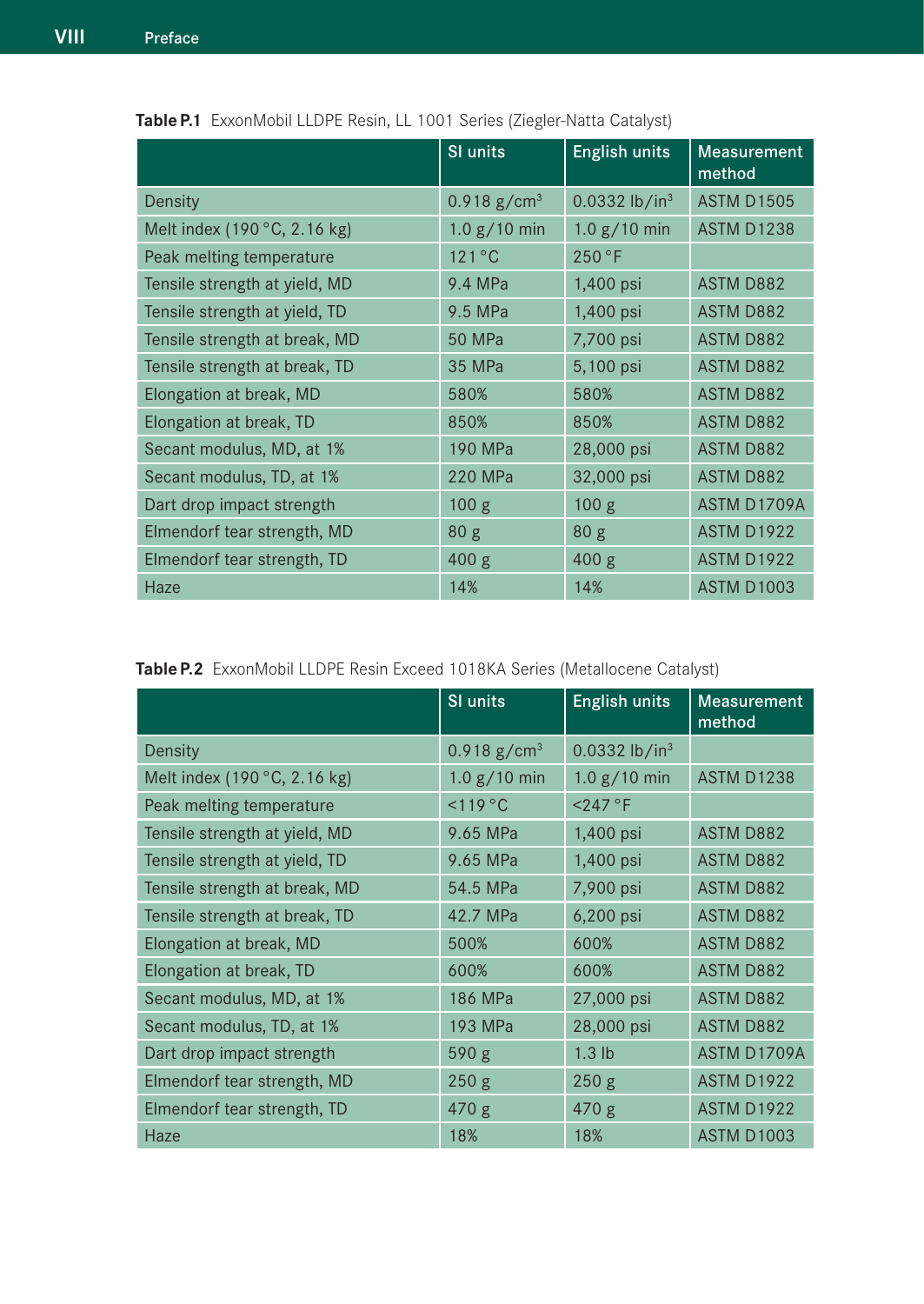|                                                           | SI units                  | <b>English units</b>        |
|-----------------------------------------------------------|---------------------------|-----------------------------|
| Density                                                   | $0.944$ g/cm <sup>3</sup> | $0.0341$ lb/in <sup>3</sup> |
| Melt index (190 °C, 21.6 kg)                              | 4.5 $g/10$ min            | 4.5 $g/10$ min              |
| Vicat softening point                                     | 126 °C                    | 259 °F                      |
| Tensile strength at yield                                 | 23 MPa                    | 3,340 psi                   |
| Tensile strength at break                                 | 42 MPa                    | 6,090 psi                   |
| Elongation at yield                                       | 13%                       | 13%                         |
| Elongation at break                                       | 880%                      | 880%                        |
| Flexural (secant) modulus at 1%                           | 890 MPa                   | 129,000 psi                 |
| Secant modulus, TD, at 1%                                 | 220 MPa                   | 32,000 psi                  |
| Environmental stress-cracking<br>resistance (100% Igepal) | ≥ 1,000 h                 | ≥ 1,000 h                   |

**Table P.3** Braskem Blow Molding HDPE Resin GM7746C

This book provides a necessary bridge between the meaning of the engineering end-use parameters of polyethylene resins and molecular and structural characteristics of the same materials used in the polymer science. The main goal is to translate such commonly used parameters as the melt index of a resin or the dart impact strength of a film sample into the universal language of the polymer science. After this translation is completed, many facets of the resin engineering properties became transparent and easily explainable. For example:

- What happens with the melt flow ratio of a resin after the catalyst used to produce it is modified to increase its sensitivity to an α-olefin?
- What happens with the dart impact strength or the tear strength of LLDPE film when butene is replaced with hexene or octene in an ethylene/α-olefin copolymerization reaction employing the same catalyst and why does it happen?
- Why are the melting points of metallocene LLDPE resins so much lower compared to the melting points of LLDPE resins of the same density and melt index prepared with Ziegler-Natta catalysts?
- Why are hexane extractables of metallocene LLDPE resins lower compared to extractables of LLDPE resins of the same density produced with Ziegler-Natta catalysts?

These are the types of questions this book provides answers to. Detailed analysis of many such links between end-use engineering properties of polyethylene resins and molecular characteristics of the polymers turn out to be quite complex. For this reason, the description of each such linkage is accompanied by numerous examples of practical significance and by explicit data for commodity polyethylene resins.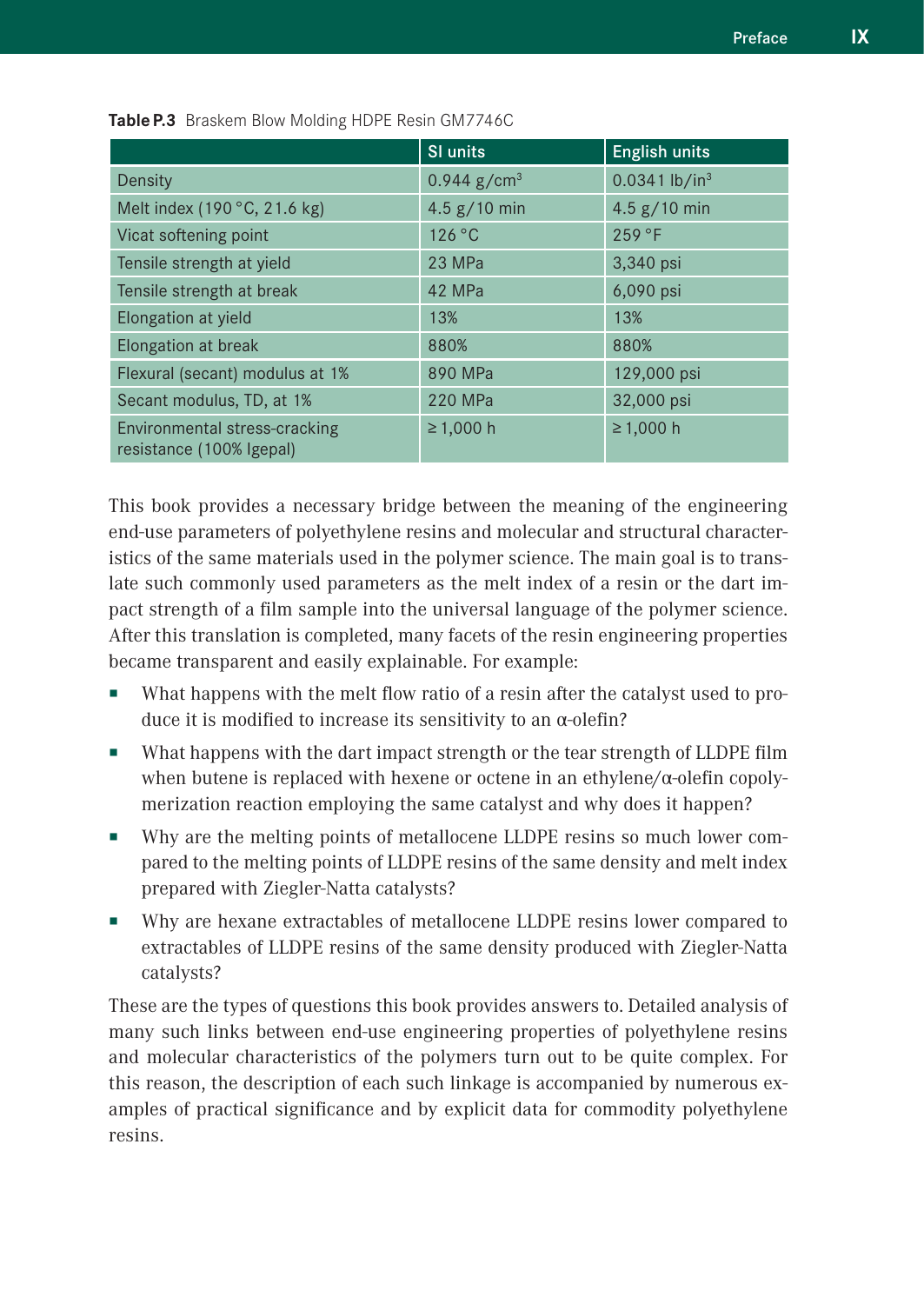This book is written with three audiences in mind. The first, the most populous audience, includes product engineers, the specialists who evaluate properties of polyethylene resins and judge their usefulness (as well as pricing) for a particular application. These specialists are very adept at measuring and evaluating end-use engineering properties of the resins they are working with. However, they are usually less confident when asked which of the molecular characteristics of the polymers should be changed, and in what direction, to improve a particular end-use property of a resin.

The members of the second audience are plant and pilot plant operators in the polyethylene industry. These individuals deal with large-scale continuous production processes and need to know which of the process variables they control are crucial for achieving and maintaining the desired end-use parameters of the resins.

The members of the third audience are catalyst chemists, specialists in designing new polymerization catalysts and modifying the existing ones. These professionals often judge a success or a failure of a catalyst they develop based on properties of a small amount of polymer prepared in the laboratory, from  $\sim$  10 to  $\sim$  200 g. Their principal interest is to know which parameters of a polymer prepared in benchtype tests have the highest predictive power and how to translate the changes they make in a catalyst recipe into the changes in the end-use properties of the resins manufactured with the catalyst on the commercial scale. One has to take into account that measurements of some end-use properties require large quantities of resins far exceeding what can be prepared in laboratory.

This book is intended to improve communication bridges between these three groups of specialists and to aid them in understanding each other better and faster.

The second edition of the book contains updated information on many aspects of the relationships between scientific and engineering characterization of various polyethylene resins, as well as new information on polyethylene recycling (a rapidly expanding field of resin applications with a different set of technical requirements) and on polyethylene resins prepared with post-metallocene catalysts. It also contains a new chapter describing several important commercial characteristics of polyethylene film, the content of extractable and soluble material in LLDPE film, blocking of LLDPE film, and film haze.

*Yury V. Kissin*

Rutgers, The State University of New Jersey New Jersey, USA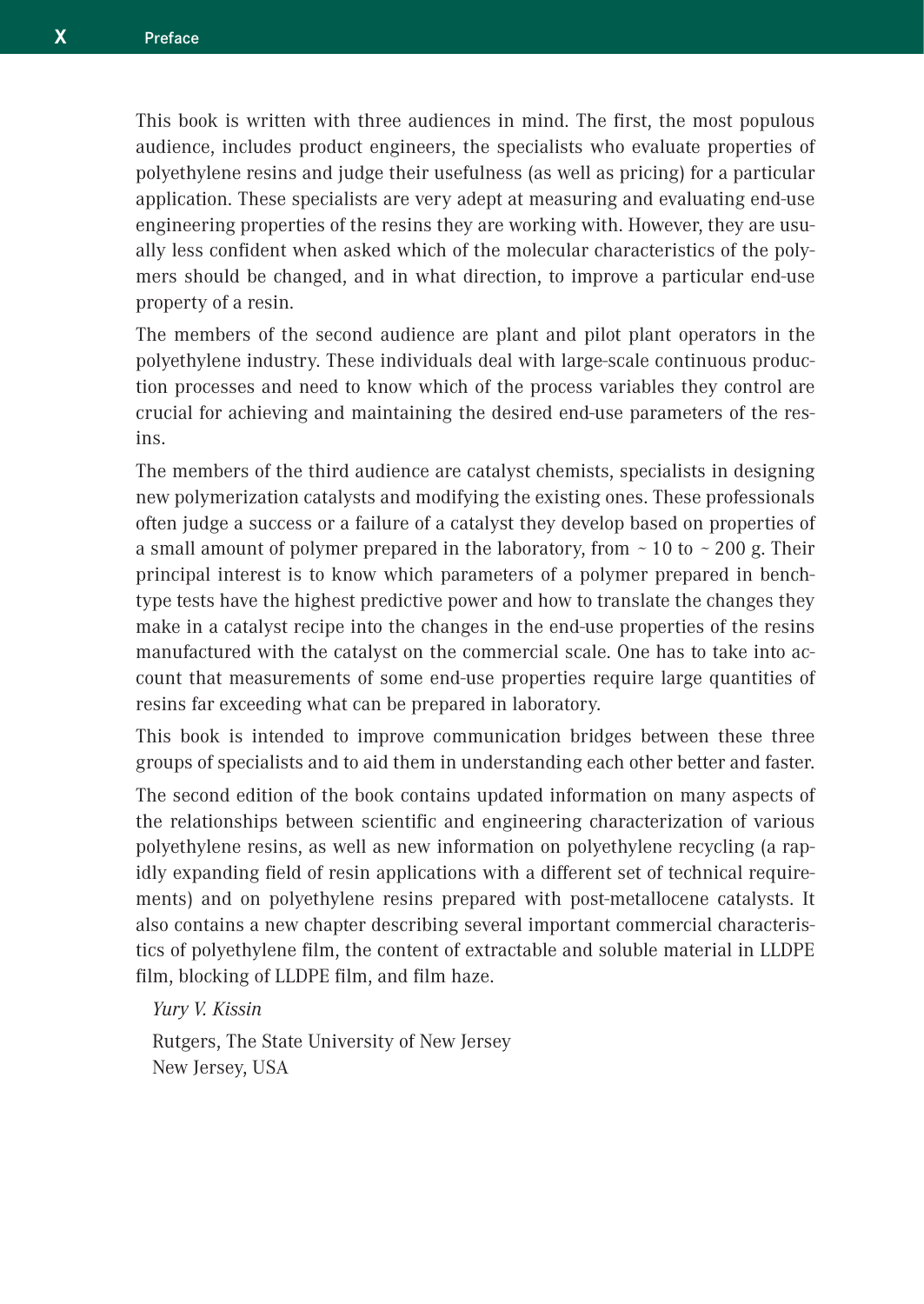# **Contents**

|   |      |                                                                                            | VII            |
|---|------|--------------------------------------------------------------------------------------------|----------------|
| 1 |      | <b>Educational Minimum: Synthesis, Structure,</b><br>and Properties of Polyethylene Resins | 1              |
|   | 1.1  | Classification and Applications of Polyethylene Resins                                     | $\mathbf{1}$   |
|   | 1.2  | Catalysts for Synthesis of Polyethylene Resins                                             | $\overline{4}$ |
|   | 1.3  | Industrial Processes for the Manufacture of Polyethylene Resins                            | 7              |
|   | 1.4  | Chemistry of Ethylene Polymerization Reactions                                             | 9              |
|   | 1.5  | Molecular Weight Distribution of Polyethylene and Methods                                  | 13             |
|   | 1.6  | Examples of Molecular Weight Distribution of<br>1.6.1<br>Polyethylene Resins Produced with | 18             |
|   |      | Metallocene Catalysts<br>Polyethylene Resins Produced with Supported<br>1.6.2              | 18             |
|   |      | Ziegler-Natta Catalysts                                                                    | 19             |
|   |      | Polyethylene Resins Produced with Chromium<br>1.6.3                                        | 21             |
|   |      | Polyethylene Resins with Bimodal Molecular<br>1.6.4<br>Weight Distribution                 | 22             |
|   | 1.7  | Copolymer Statistics and Its Application to Description<br>of LLDPE and VLDPE Resins       | 25             |
|   | 1.8  | Compositional Uniformity of Polyethylene Resins                                            | 27             |
|   | 1.9  |                                                                                            | 31             |
|   | 1.10 | Mechanical Properties of Polyethylene Resins                                               | 34             |
|   | 1.11 | Recycling of Polyethylene Resins                                                           | 37             |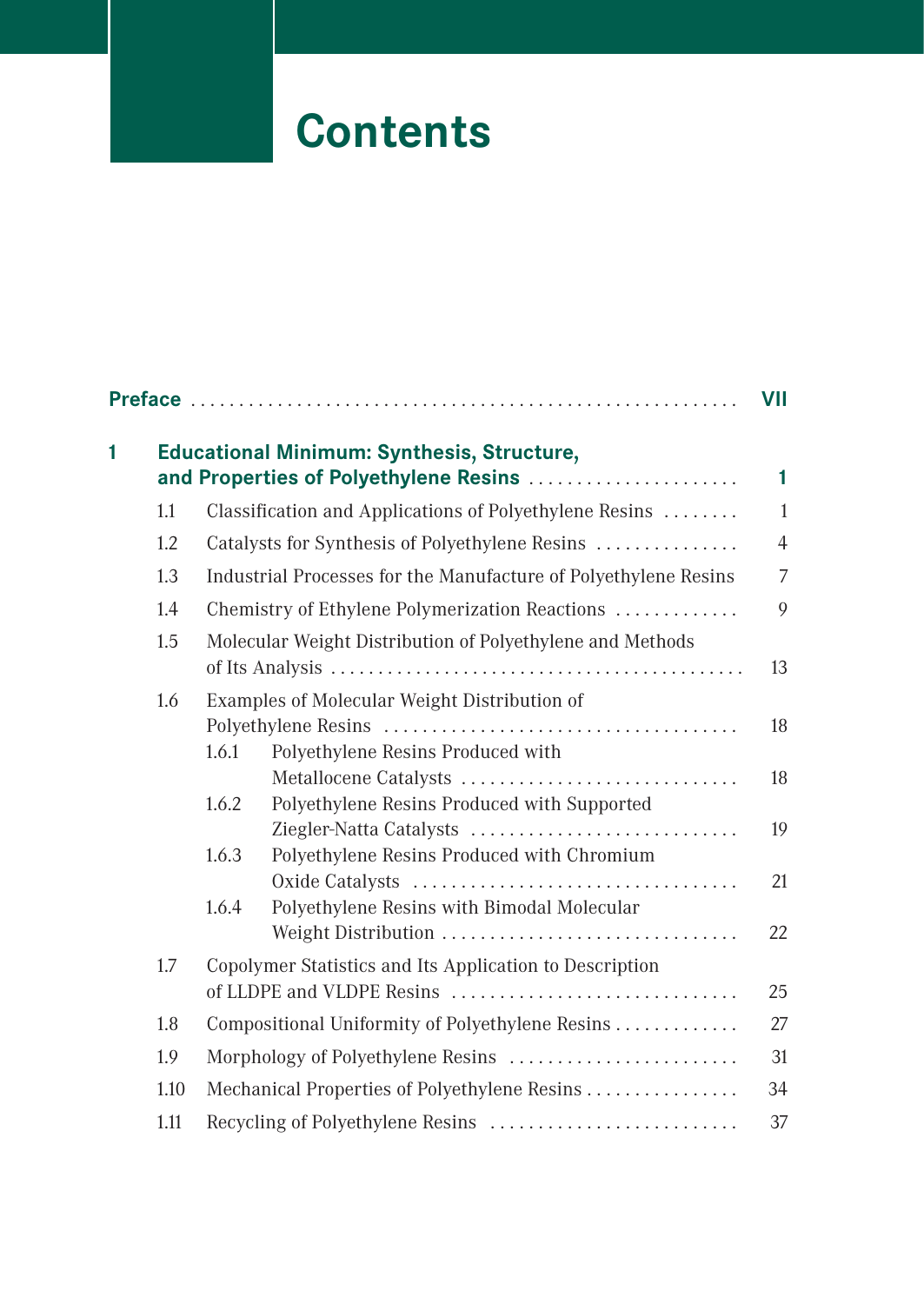| 2 |     |                | Melt Index and Melt Flow Ratio of Polyethylene Resin                                                                                                                                                                                                                                                     | 43             |
|---|-----|----------------|----------------------------------------------------------------------------------------------------------------------------------------------------------------------------------------------------------------------------------------------------------------------------------------------------------|----------------|
|   | 2.1 |                |                                                                                                                                                                                                                                                                                                          | 43             |
|   |     | 2.1.1<br>2.1.2 | Measurement Method of Melt Index<br>Empirical Correlations between Melt Index and                                                                                                                                                                                                                        | 43             |
|   |     |                | Molecular Weight                                                                                                                                                                                                                                                                                         | 44             |
|   | 2.2 |                | Basics of Polymer Rheology. Melt Flow through a Capillary                                                                                                                                                                                                                                                | 46             |
|   |     | 2.2.1<br>2.2.2 | Flow of Polymer Melt through a Cylindrical Capillary<br>Melt Index of Newtonian Melt                                                                                                                                                                                                                     | 48<br>50       |
|   | 2.3 |                | Melt Flow of Monodisperse Polyethylene Resins                                                                                                                                                                                                                                                            | 51             |
|   | 2.4 | 2.4.1<br>2.4.2 | Additivity Rules for Melt Viscosity. Calculation of Melt Indexes<br>and Melt Flow Ratios from Molecular Weight Distribution Data.<br>Additivity Rules for Zero-Shear Viscosity<br>Additivity Rules for Effective Viscosity and<br>General Expressions for Flow of Multi-Component<br>Non-Newtonian Melts | 53<br>53<br>55 |
|   | 2.5 |                | Examples of Melt Flow Behavior of Commercial                                                                                                                                                                                                                                                             |                |
|   |     | 2.5.1          | Polyethylene Resins Produced with Single-Site                                                                                                                                                                                                                                                            | 58             |
|   |     | 2.5.2          | Metallocene Catalysts<br>LLDPE Resins Produced with Supported Metallocene                                                                                                                                                                                                                                | 59             |
|   |     | 2.5.3          | LLDPE Resins Produced with Supported Ziegler-Natta                                                                                                                                                                                                                                                       | 61             |
|   |     | 2.5.4          | HDPE Resins with Bimodal Molecular Weight                                                                                                                                                                                                                                                                | 62             |
|   |     | 2.5.5          | Effect of Long-Chain Branching                                                                                                                                                                                                                                                                           | 65<br>68       |
| 3 |     |                | Melting Point of Polyethylene Resin                                                                                                                                                                                                                                                                      | 71             |
|   | 3.1 |                |                                                                                                                                                                                                                                                                                                          | 71             |
|   | 3.2 |                |                                                                                                                                                                                                                                                                                                          | 72             |
|   | 3.3 |                | DSC Melting Curves and Melting Points of LLDPE and VLDPE                                                                                                                                                                                                                                                 |                |
|   |     |                | Resins Produced with Single-Site Catalysts                                                                                                                                                                                                                                                               | 76             |
|   |     | 3.3.1          | Effect of Crystallization Conditions                                                                                                                                                                                                                                                                     | 76             |
|   |     | 3.3.2<br>3.3.3 | Effect of Copolymer Composition<br>Crystallization Process of Compositionally Uniform<br>Ethylene/α-Olefin Copolymers. Model for Primary                                                                                                                                                                 | 77             |
|   |     |                |                                                                                                                                                                                                                                                                                                          | 80             |
|   |     | 3.3.4<br>3.3.5 | Model for Secondary Crystallization<br>Combined DSC Model for Compositionally Uniform                                                                                                                                                                                                                    | 81             |
|   |     |                | LLDPE and VLDPE Resins                                                                                                                                                                                                                                                                                   | 82             |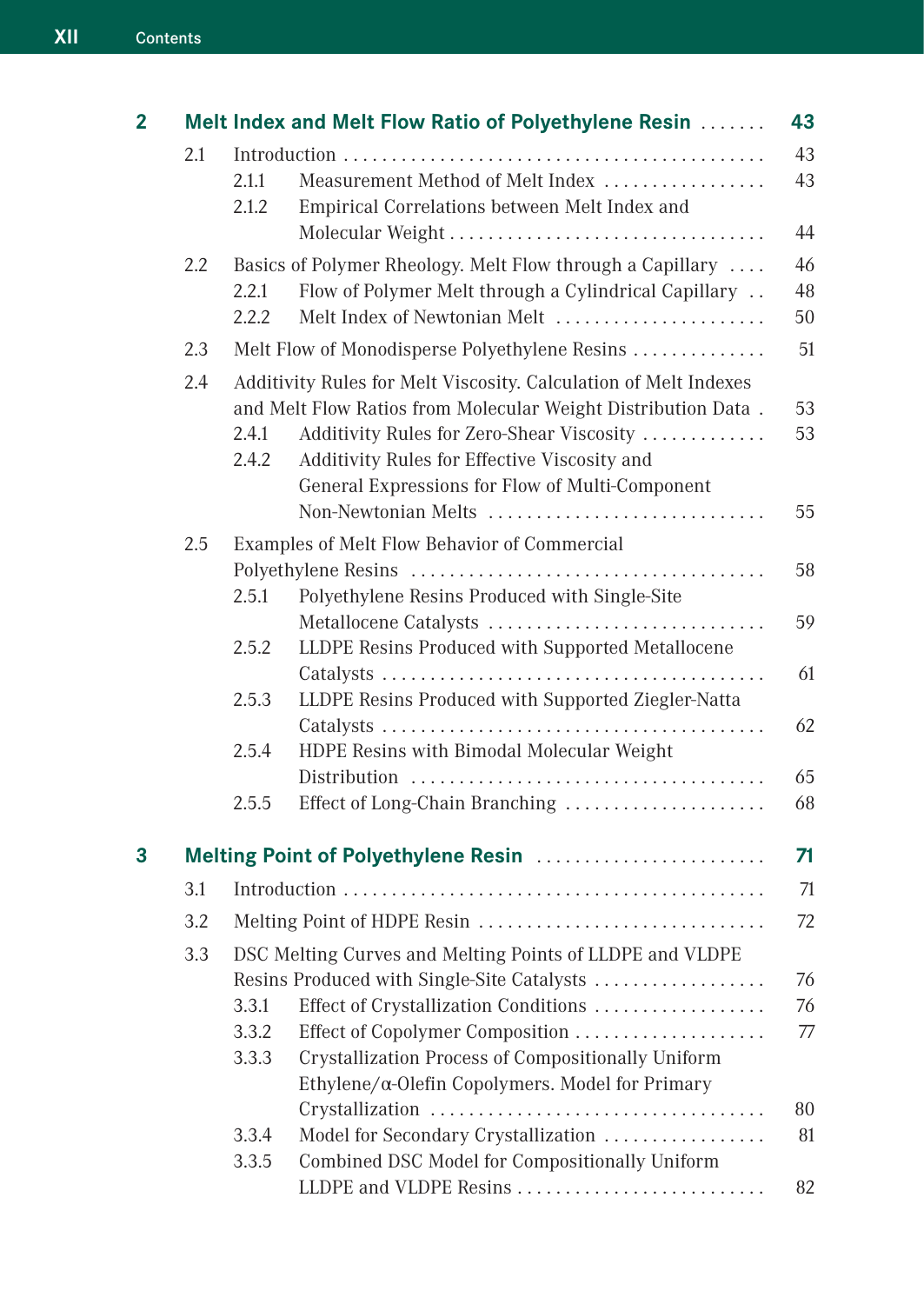|   | 3.4 |                | DSC Melting Curves and Melting Points of LLDPE Resins<br>Produced with Multi-Site Catalysts | 84         |
|---|-----|----------------|---------------------------------------------------------------------------------------------|------------|
|   | 3.5 |                | DSC Melting Curves of LLDPE Resins Produced with                                            |            |
|   |     |                |                                                                                             | 88         |
| 4 |     |                | Crystallinity Degree and Density of Polyethylene Resin                                      | 91         |
|   | 4.1 |                |                                                                                             | 91         |
|   |     | 4.1.1<br>4.1.2 | Measurement Methods<br>Definition of Crystallinity Degree of LLDPE and                      | 91         |
|   |     |                | VLDPE Resins Based on Copolymer Statistics                                                  | 93         |
|   | 4.2 |                |                                                                                             | 95         |
|   |     | 4.2.1          | Measurement Methods                                                                         | 95         |
|   |     | 4.2.2          | Physical Meaning of Polyethylene Density                                                    | 95         |
| 5 |     |                | <b>End-Use Mechanical Properties of Polyethylene Film </b>                                  | 101        |
|   | 5.1 |                | Mechanical Properties of Polyethylene Resins                                                | 101        |
|   |     | 5.1.1          | Effect of Stretching Speed on Mechanical Properties                                         | 102        |
|   |     | 5.1.2          | Orientation in Polyethylene Film                                                            | 103        |
|   | 5.2 |                |                                                                                             | 105        |
|   |     | 5.2.1          | Description of Dart Impact Test                                                             | 105        |
|   |     | 5.2.2          | Model of Dart Impact Test                                                                   | 108        |
|   |     | 5.2.3          | Effect of Mechanical Properties of LLDPE Resins                                             |            |
|   |     |                | on Dart Impact Strength                                                                     | 111        |
|   |     | 5.2.4          | Comparison of Film Made from Ethylene/1-Butene                                              |            |
|   |     |                | and Ethylene/1-Hexene Copolymers                                                            | 113        |
|   |     | 5.2.5<br>5.2.6 |                                                                                             | 114        |
|   |     |                | Effect of Compositional Uniformity                                                          | 115        |
|   | 5.3 |                | Tear Strength of LLDPE and LDPE Film                                                        | 116        |
|   |     | 5.3.1          | Description of Tear Test                                                                    | 116        |
|   |     | 5.3.2<br>5.3.3 | Physical Details of Tear Test                                                               | 117        |
|   |     | 5.3.4          | Effect of Pendulum Speed                                                                    | 122<br>127 |
|   |     | 5.3.5          | Effect of Resin Mechanical Properties                                                       | 127        |
|   |     | 5.3.6          | Effect of Film Orientation                                                                  | 128        |
|   |     | 5.3.7          | Comparison of Tear Strength of Ethylene/1-Butene                                            |            |
|   |     |                | and Ethylene/1-Hexene Copolymers                                                            | 130        |
|   |     | 5.3.8          | Low Density Polyethylene                                                                    | 130        |
|   | 5.4 |                | Comparison of Factors Determining Tear Strength and                                         |            |
|   |     |                | Dart Impact Strength of LLDPE Film                                                          | 131        |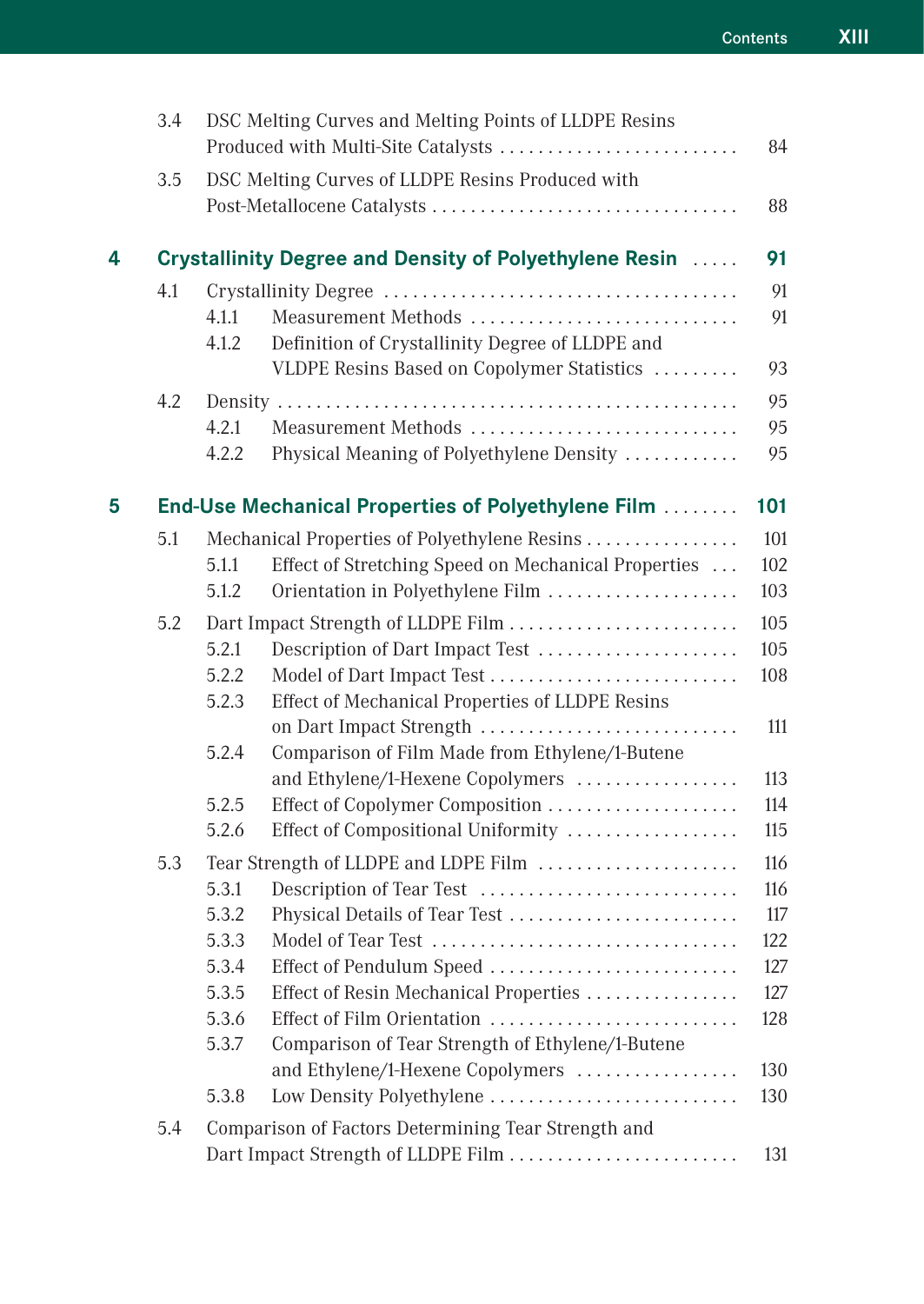| 6 |     | End-Use Testing of High Molecular Weight HDPE and                                                                    | 135 |
|---|-----|----------------------------------------------------------------------------------------------------------------------|-----|
|   | 6.1 | Top Load Test of HDPE Containers                                                                                     | 135 |
|   |     | Mechanics of Top Load Test<br>6.1.1                                                                                  | 136 |
|   | 6.2 | Dynamic Burst Test of HDPE Pipes and Tubing                                                                          | 139 |
|   | 6.3 | Static Burst Test and Long-Term Fatigue in Polyethylene                                                              |     |
|   |     |                                                                                                                      | 140 |
|   |     | Principal Equation and Theory of Low-Stress Failure<br>6.3.1<br>Physical Mechanism of Polymer Failure under<br>6.3.2 | 140 |
|   |     |                                                                                                                      | 142 |
|   | 6.4 | Environmental Stress-Cracking Resistance                                                                             | 145 |
|   |     | 6.4.1<br>Description of ESCR Test                                                                                    | 146 |
|   |     | Physics of Environmental Stress Cracking<br>6.4.2                                                                    | 147 |
|   |     | 6.4.3<br>Structural Parameters of HDPE Resins Affecting ESCR.                                                        | 148 |
|   |     | 6.4.4<br>Relationship between ESCR and Long-Term Fatigue                                                             |     |
|   |     |                                                                                                                      | 150 |
|   |     | 6.4.5<br>Mechanism of Environmental Stress Cracking                                                                  | 153 |
| 7 |     | End-Use Testing of LLDPE Film; Extractables, Solubles,                                                               |     |
|   |     |                                                                                                                      | 159 |
|   | 7.1 |                                                                                                                      | 159 |
|   | 7.2 | Extractables and Solubles in LLDPE Resins                                                                            | 161 |
|   |     | Measurement Methods<br>7.2.1                                                                                         | 161 |
|   |     | Control of Extractables in LLDPE Resins<br>7.2.2                                                                     | 163 |
|   | 7.3 |                                                                                                                      | 164 |
|   |     | Measurement Method<br>7.3.1                                                                                          | 164 |
|   |     | 7.3.2<br>Control of Film Blocking                                                                                    | 165 |
|   | 7.4 | Haze of Polyethylene Film                                                                                            | 166 |
|   |     |                                                                                                                      | 169 |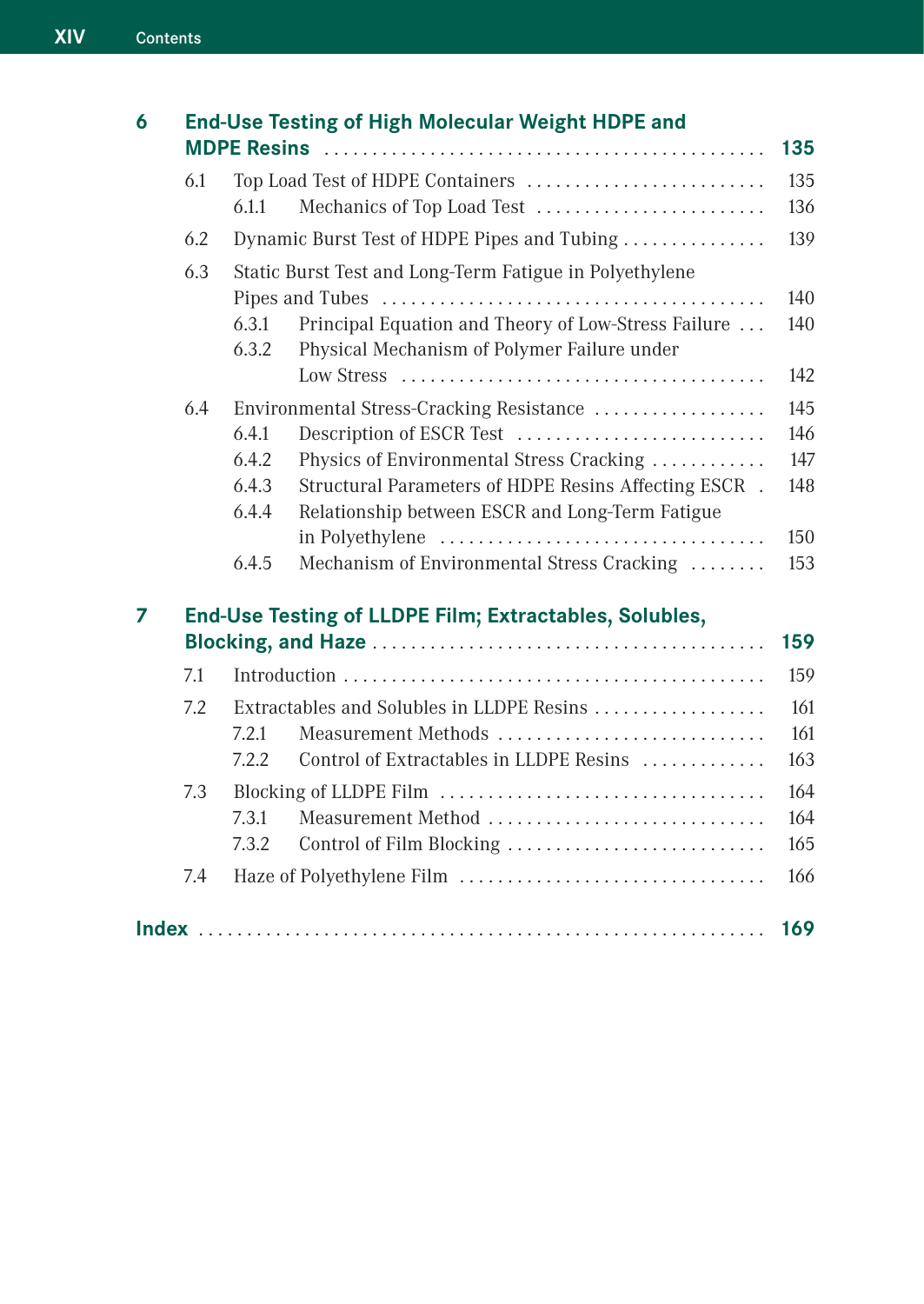## **Educational Minimum: Synthesis, Structure, and Properties of Polyethylene Resins**

### ■ 1.1 **Classification and Applications of Polyethylene Resins**

**1**

The term "polyethylene resins" describes catalytically produced semi-crystalline homopolymers and copolymers derived mostly from ethylene [1–4], as well as ethylene polymers produced in radical polymerization reactions under high pressure [4–6]. Polyethylene resins of different types are widely used as commodity plastics.

Some polyethylene resins contain strictly linear polymer chains; their chemical formula is  $-(CH_2-CH_2)_n$ <sup>-</sup>, where *n* is a very large number, from  $\sim$  1,000 to  $\sim$  100,000. Other polyethylene resins contain branches in their chains. Most such resins are produced in ethylene/ $\alpha$ -olefin copolymerization reactions. The molecular structure of ethylene/α-olefin copolymers with a low α-olefin content can be approximately represented by the formula:

∼ –(CH2–CH2)*x*–CH2–CH(Branch)–(CH2–CH2)*y*–CH2–CH(Branch)–(CH2–CH2)*z*–CH2–CH(Branch)– ∼

where the –CH<sub>2</sub>–CH<sub>2</sub>– units come from ethylene and the –CH<sub>2</sub>–CH(Branch)– units come from the α-olefin molecule. The *x*, *y*, and *z* values in these chains can vary from small (4 to 5) to a very large number.

All the branches in catalytically produced polyethylene resins are of the same size; they are the alkyl substituents in the  $\alpha$ -olefin molecules: the ethyl group if the α-olefin is 1-butene, the butyl group if the α-olefin is 1-hexene, the hexyl group if the  $\alpha$ -olefin is 1-octene, or the isobutyl group if the  $\alpha$ -olefin is 4-methyl-1-pentene. When ethylene is polymerized at a high pressure via the radical mechanism, they have essentially the same chain structure. In this case, branches of several different types are formed spontaneously due to peculiarities of the radical polymerization reactions. These branches are linear or branched alkyl groups [7, 8]. Their lengths vary widely within each polymer molecule. Two types of such branches are distinguished: short-chain branches, from the methyl to the isooctyl group, and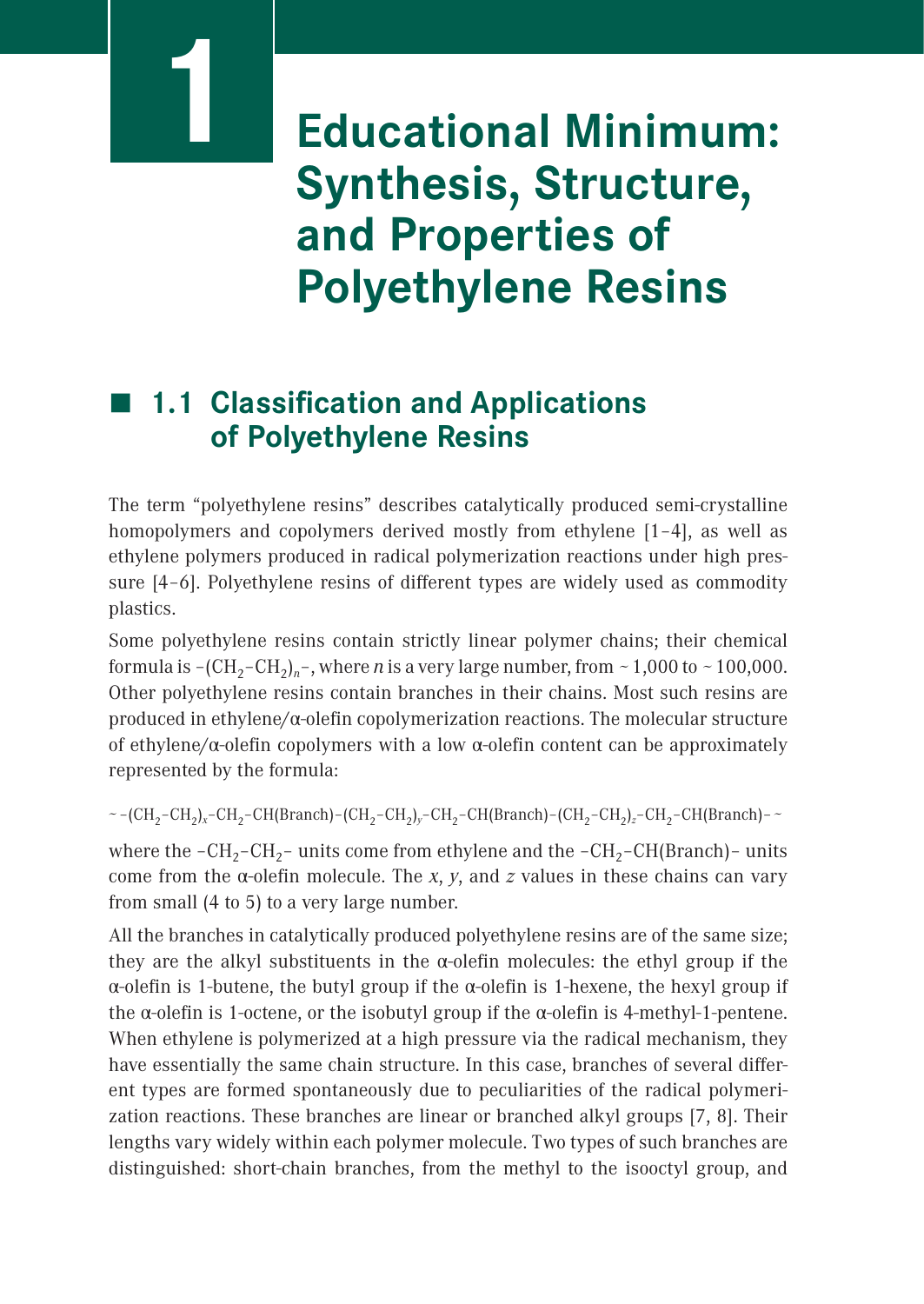| <b>Resin type</b>                                            | Symbol              | $\alpha$ -Olefin content,<br>mol %                      | Crystallinity<br>degree, % | Density,<br>g/cm <sup>3</sup> |
|--------------------------------------------------------------|---------------------|---------------------------------------------------------|----------------------------|-------------------------------|
| Resins of high density                                       | <b>HDPE</b>         | $\Omega$                                                | 65 to 70                   | > 0.960                       |
| Resins of high density                                       | <b>HDPE</b>         | $0.2$ to $0.5$                                          | 60 to 65                   | 0.941 to 0.959                |
| Resins of ultrahigh<br>molecular weight                      | UHMW<br><b>HDPE</b> | $\Omega$                                                | 30 to 40                   | 0.930 to 0.935                |
| Resins of medium<br>density                                  | <b>MDPE</b>         | $1$ to $2$                                              | 45 to 55                   | 0.926 to 0.940                |
| Resins of low density                                        | <b>LLDPE</b>        | 2.5 to 3.5                                              | 30 to 45                   | 0.915 to 0.925                |
| Resins of very low<br>density                                | <b>VI DPF</b>       | >4                                                      | < 25                       | < 0.915                       |
| Low density polyethylene<br>produced in radical<br>reactions | <b>IDPF</b>         | Branching degree<br>20 to 30<br>CH <sub>3</sub> /1,000C | 45 to 55                   | 0.910 to 0.940                |

**Table 1.1** Commercial Classification of Polyethylene Resins

The content of an  $\alpha$ -olefin in commercially manufactured ethylene/ $\alpha$ -olefin copolymers varies in a wide range, from < 0.5 up to 20 mol %. These copolymers, depending on the content of α-olefin, are called *medium density polyethylene resins* (MDPE), *linear low density polyethylene resins* (LLDPE), or *very low density polyethylene resins* (VLDPE). The group of the VLDPE resins is further divided into two subgroups, polyethylene *plastomers* with a crystallinity degree of 10 to 20% and density from 0.915 to 0.900 g /cm3 , and completely amorphous ethylene *elastomers* with density as low as  $0.86$   $g/cm<sup>3</sup>$ . By definition, all the catalytically produced resins contain only short-chain branches derived from α-olefins. However, polymerization reactions utilizing some metallocene catalysts and chromium oxide catalysts can also introduce long-chain branches in the polyethylene chains (Section 1.4).

Some metallocene catalysts can copolymerize ethylene with cycloolefins, such as cyclopentene, cyclooctene, or norbornene. In this case, the branches in polyethylene chains are either small cycles containing from 5 to 10 carbon atoms, or two fused cycles. These materials form an additional resin type called *cycloolefin copolymers* (COC).

The five categories of polyethylene resins are specified according to their melt index measured according to ASTM D1238-10:

| Category:                         |            |           |                       |           |
|-----------------------------------|------------|-----------|-----------------------|-----------|
| Melt index, $g/10$ min: $\geq 25$ | 10 to $25$ | $1$ to 10 | $0.4 \text{ to } 1.0$ | below 0.4 |

Other characteristics of polyethylene resins, predominantly color, are specified by class. The three classes of polyethylene resins are designated as A, B, and C. The classes indicate color, amounts, and types of antioxidants, and other additives.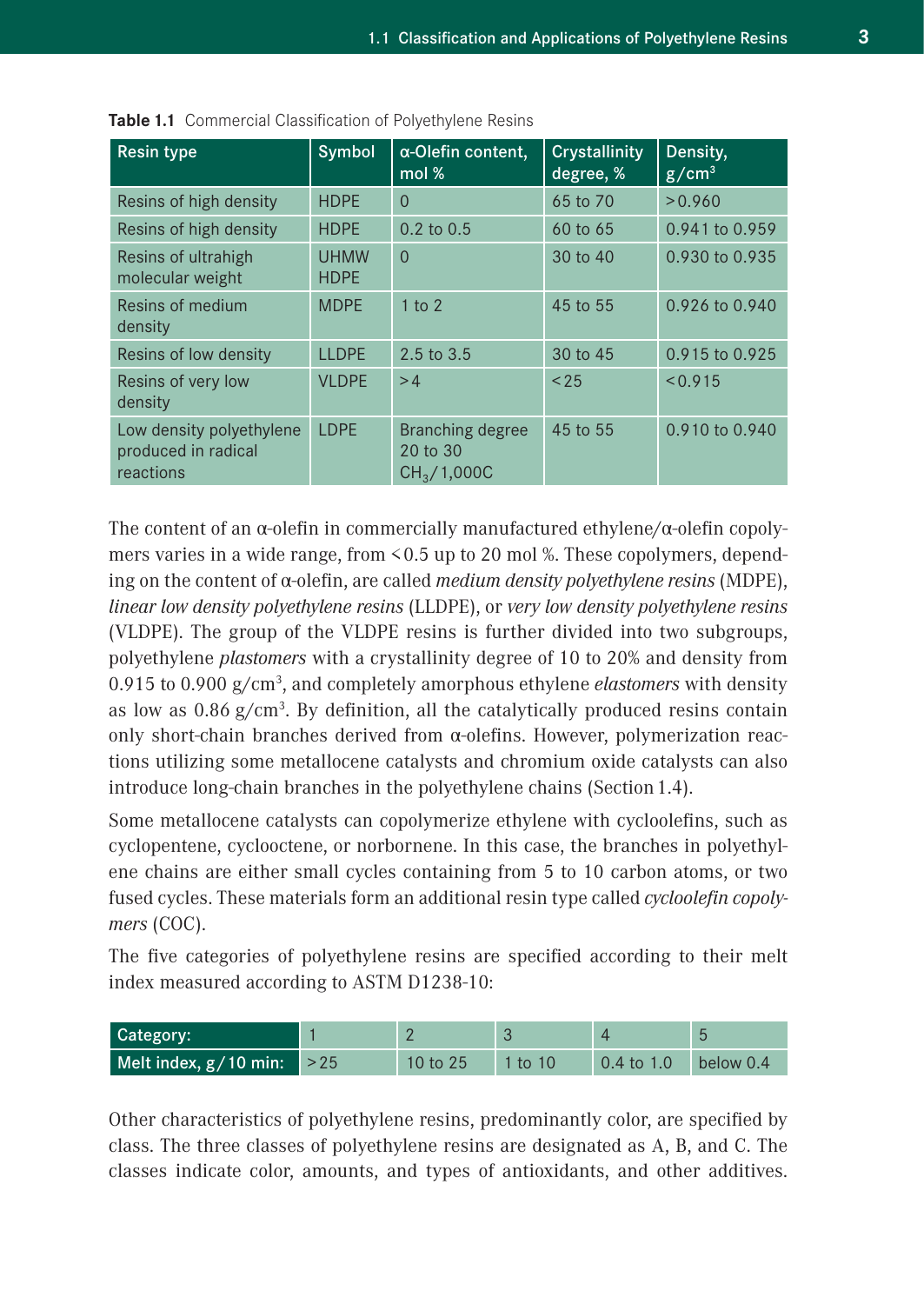Class A refers to naturally colored polyethylene resins, Class B includes white and black-colored resins, and Class C covers weather-resistant black resins containing more than 2% carbon black.

The classification of polyethylene resins in its present form affords a basic distinction between different resin types. However, the classification is often poorly suited to delineate fine differences between structures and properties of various resins that play an important role in the sophisticated modern resin market. After all, the market grades different resins mostly according to their end-use properties rather than by their general classification.

Taken together, polyethylene resins account for the largest fraction,  $\sim$  35%, of the worldwide plastic production. The volume of HDPE resins manufactured worldwide in 2019 was over 50 million metric tons and the combined volume of LLDPE and LDPE resins over 60 million metric tons. In the US alone, the total production volume of all polyethylene grades in 2019 amounted to  $\sim$  23 million metric tons.

Applications of polyethylene resins vary greatly by the grade. The applications of the two most important grades are:

| HDPE resins  | Blow molding (containers and bottles) | $~1\%$        |
|--------------|---------------------------------------|---------------|
|              | Film (biaxially oriented)             | ~128%         |
|              | Injection molding                     | ~122%         |
|              | Other applications                    | ~19%          |
| LLDPE resins | Film (blown and cast)                 | $~1.80\%$     |
|              | Injection molding                     | $~17\%$       |
|              | Wire and cable coating/insulation     | $~10^{\circ}$ |
|              | Other applications                    | $~10\%$       |

### ■ 1.2 **Catalysts for Synthesis of Polyethylene Resins**

Polyethylene resins are produced commercially with transition metal catalysts of different types [1–4, 9, 10] or in high-pressure radical polymerization reactions [4, 5]. This section provides merely a brief sketch of the catalyst chemistry; a much more detailed discussion of catalyst preparation techniques is presented in reviews [3, 4, 9, 10].

Several groups of polymerization catalysts are especially important.

*Titanium-based Ziegler-Natta catalysts*: All these catalysts consist of two components. The first component is called a *catalyst*, it is a liquid or a solid powder that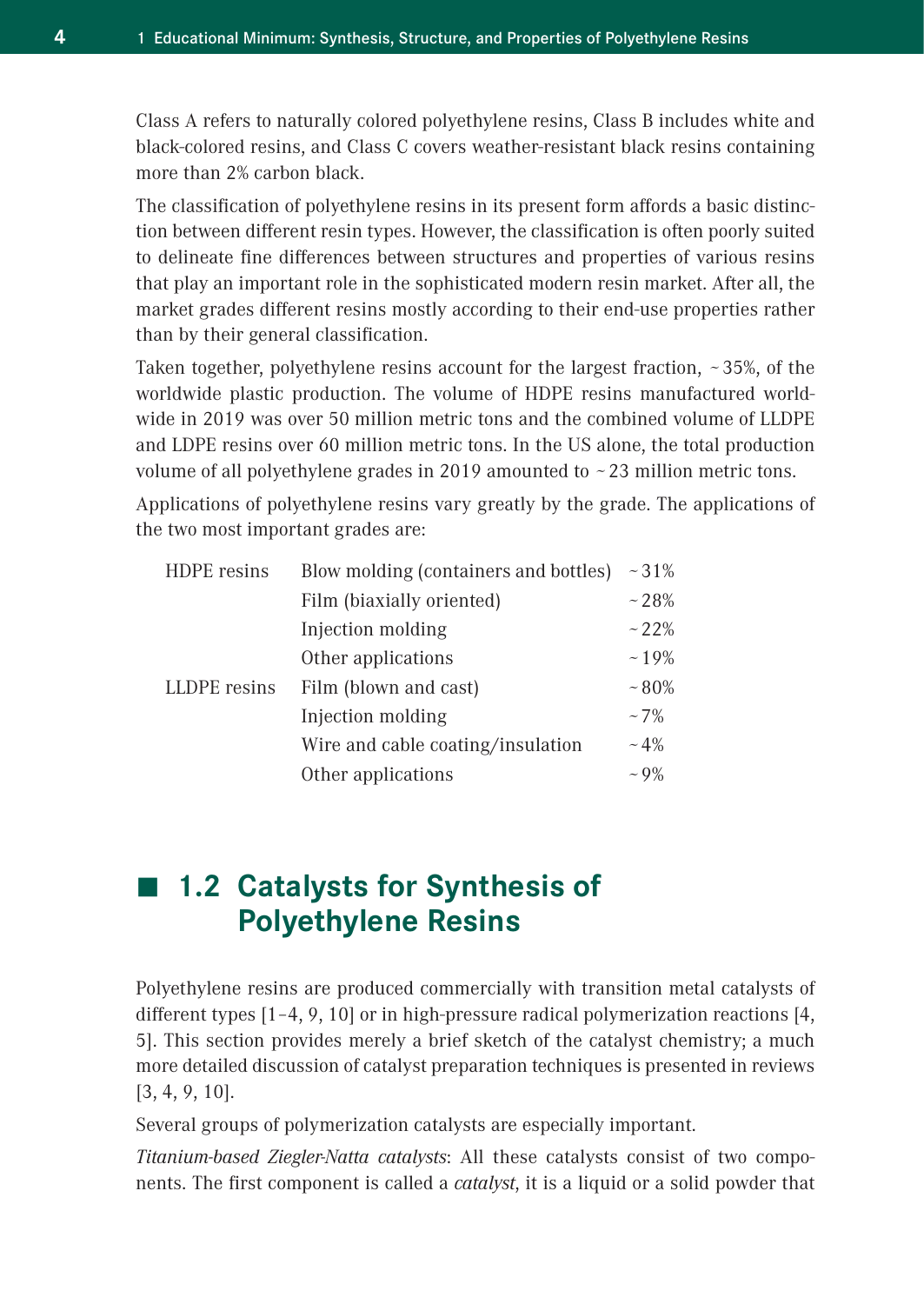

**Figure 1.5** Experimental GPC curve of HDPE resin produced with supported Ziegler-Natta catalyst at 80 °C (points) and its resolution into Flory components

Table 1.2 gives parameters  $M_{\rm w}$  and  $FR_{\rm j}$  of each Flory component in this resin. The numbering of Flory components used in the table, from I to IV in the order of increasing molecular weight, as well as numbering of Flory components in all the following tables, is arbitrary.

| Flory component (j) | Molecular weight $(M_{w,i})$ | Content $(FR_i)$ , % |
|---------------------|------------------------------|----------------------|
|                     | 15,700                       | 14                   |
| Ш                   | 47,900                       | 45                   |
| Ш                   | 124,400                      | 29                   |
| IV                  | 342,900                      | 12                   |
| Total resin         | 133,000                      | 100                  |

**Table 1.2** Flory Components in HDPE Resin Produced with Supported Ziegler-Natta Catalyst

Figure 1.6 shows the GPC curve of an LLDPE resin (ethylene/1-hexene copolymer with  $C_M^{\text{copol}} = 3.5$  mol) produced with a supported Ziegler-Natta catalyst at 85 °C. The product is also a mixture of four Flory components [49]. The distribution of copolymer molecules with respect to their molecular weight in these LLDPE resins is also quite broad, similarly to HDPE resins produced with catalysts of the same type (Figure 1.5) [42, 50]. The width of the molecular weight distribution  $(M_{\rm w}/M_{\rm n})^{\rm av}$ of the copolymer is 4.0.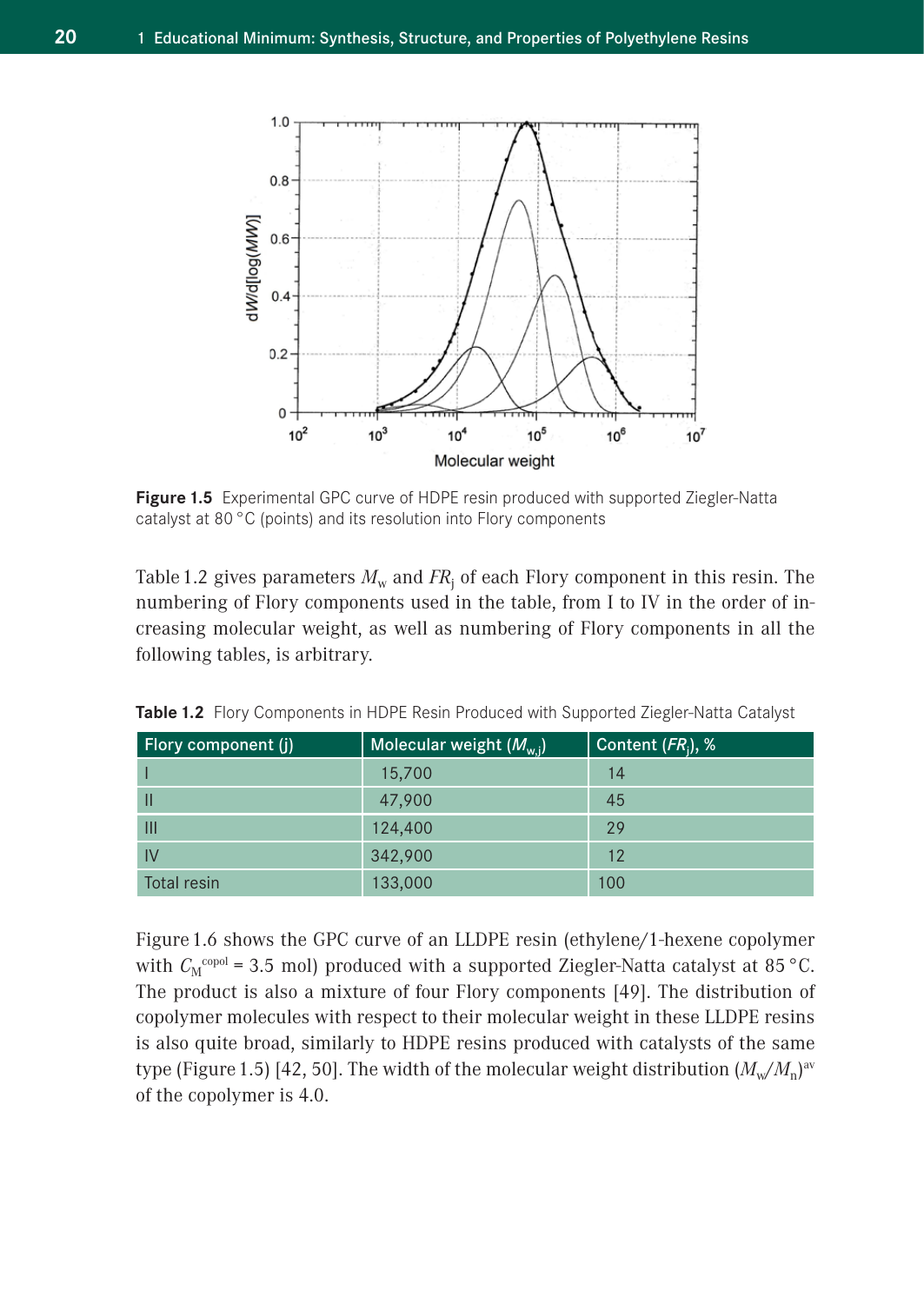



Table 1.3 gives parameters of each Flory component in the copolymer mixture. Detailed kinetic analysis of ethylene/1-hexene copolymerization reactions with supported Ziegler-Natta catalysts showed [50–52] that Flory components in the copolymers differ not only in the average molecular weight but also in the 1-hexene content. As Table 1.3 shows, the components with the lowest molecular weight (components I and II) have the highest 1-hexene content whereas the components with the highest molecular weight (components III and IV) have the lowest 1-hexene content. The existence of the differences in the copolymer composition was confirmed with several crystallization fractionation studies described in Section 1.8 (see Table 1.7).

| Flory component<br>(j) | Molecular weight<br>$(M_{\rm w,i})$ | Content<br>$(FR_i)$ , % | $C_M^{\text{copol}}$<br>mol % |
|------------------------|-------------------------------------|-------------------------|-------------------------------|
|                        | 15,700                              | 11                      | 8 to 10                       |
| Ш                      | 47,900                              | 39                      | $\sim$ 4                      |
| Ш                      | 124,400                             | 37                      | $0.6 \text{ to } 0.8$         |
| IV                     | 342,900                             | 12                      | $0.3 \text{ to } 0.4$         |
| <b>Total resin</b>     | 109,000                             | 100                     | 3.5                           |

**Table 1.3** Flory Components in LLDPE Resin Produced with Supported Ziegler-Natta Catalyst

#### **1.6.3 Polyethylene Resins Produced with Chromium Oxide Catalysts**

Figure 1.7 shows the GPC curve of a typical HDPE resin prepared with a chromium oxide catalyst. The molecular weight distribution of such resins is always very broad; seven Flory components are needed to represent this GPC curve. Table 1.4 lists molecular weights of Flory components in an HDPE resin produced at 90 °C.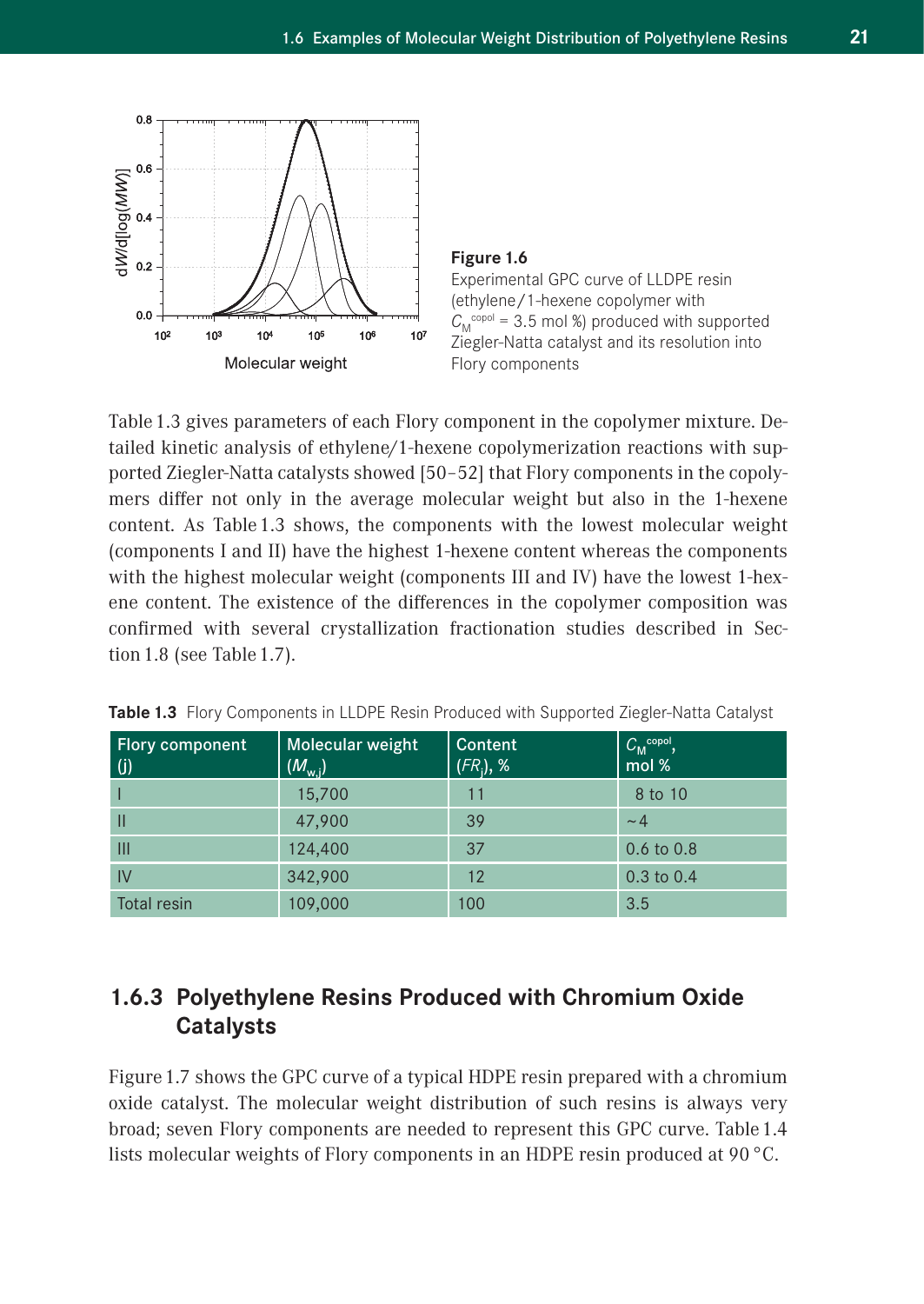# **Melt Index and Melt Flow Ratio of Polyethylene Resin**

### **2.1 Introduction**

**2**

The melt index of a polyethylene resin is universally accepted in the industry as an indicator of the resin's average molecular weight. Melt indexes are routinely measured both in the industrial environment and in laboratory using simple automated equipment and simple standard procedures (Section 2.1.1). The polymer science operates with a different set of parameters describing molecular weight characteristics of ethylene polymers. The three most often used parameters are the weight-average molecular weight  $M_{\rm w}$ , the number-average molecular weight  $M_{\rm n}$ , and the width of the molecular weight distribution, the  $M_w/M$ <sub>n</sub> ratio. Measurement methods and the statistical meaning of these parameters are described in Section 1.5 of Chapter 1.

This chapter describes correlations between these two sets of molecular weight characteristics.

#### **2.1.1 Measurement Method of Melt Index**

Melt indexes of polyethylene resins are measured using the instrument called an *extrusion plastometer*. The measurement procedures are specified in the American Society for Testing and Materials (ASTM) method D1238-10, Conditions E and F, and in the International Organization for Standardization (ISO) Method 1133. Figure 2.1(a) shows the schematics of the melt index measurement. A small amount of resin ( $\sim$  6 gram) is placed inside the heated cylindrical barrel (9.55 mm diameter) with a metal die at its bottom. The die has a round capillary opening, 2.095 mm in diameter and 8 mm in length. Some procedures use a shorter die (a half-die) 4 mm long with a 1.0475 mm capillary opening. A metal plunger with a long narrow stem is placed on the top of the resin sample. The resin is kept at 190 °C for 6 minutes to achieve complete melting. After that, the melt is pressurized by placing a cylindrical metal weight on the upper tip of the stem. The pressure of the plunger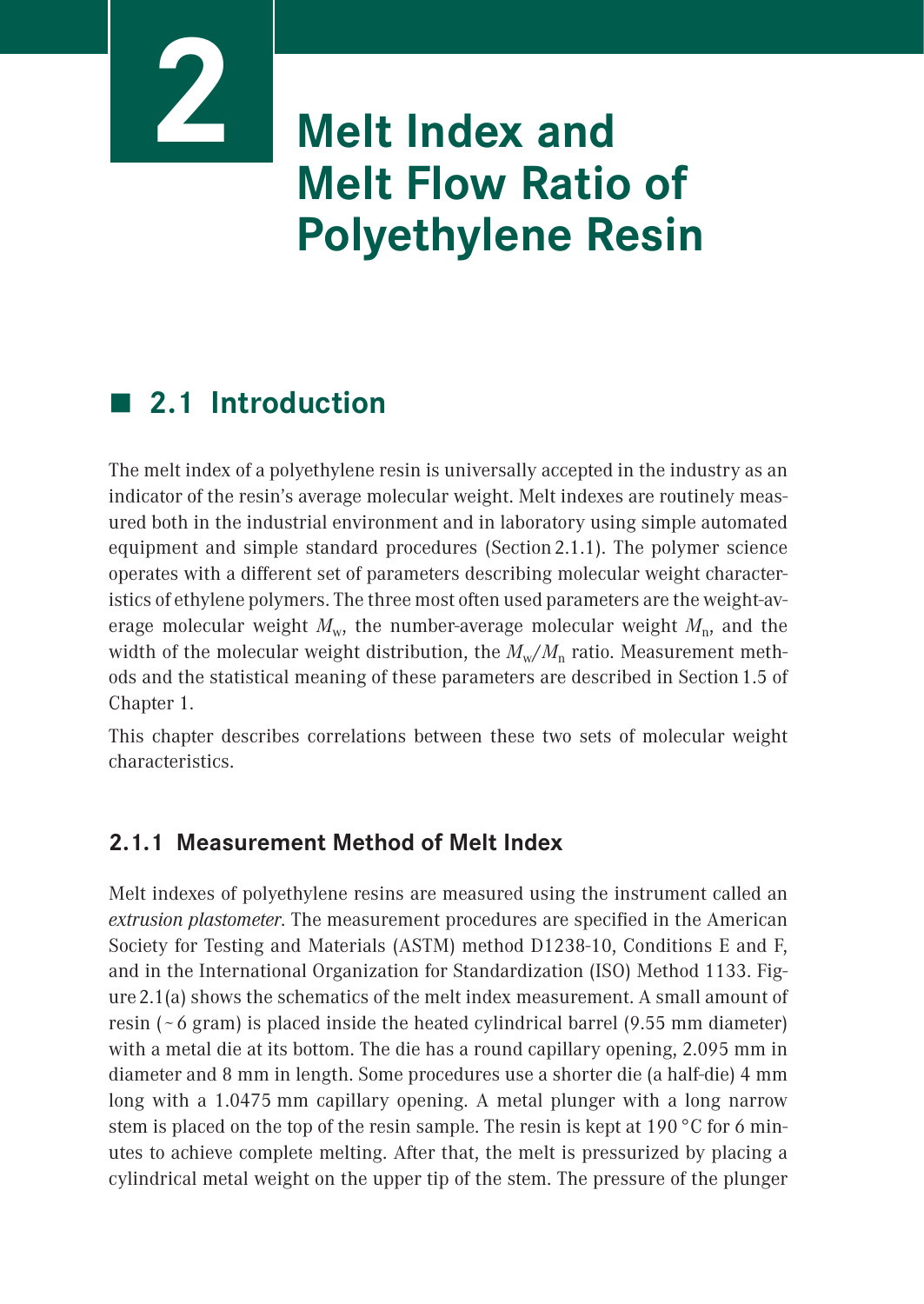forces the melt through the capillary opening. By definition, the melt index of a polyethylene resin is the weight of the melt extruded through the capillary over a period of 10 minutes, that is, the melt index is a measure of the melt flow rate  $(g/10 \text{ min})$ . Depending on the type of polyethylene resin, four different standard weights (the total of the cylindrical metal weight, the plunger, and the rod) are used to measure melt indexes, 2.16, 5.16, 10.16, and 21.6 kg. The melt indexes are respectively designated as  $I_2$ ,  $I_5$ ,  $I_{10}$ , and  $I_{21}$ . If no indication of the weight is given, the  $I_2$  value is traditionally reported. In the earlier designs of extrusion plastometers, the polymer extrudate was collected, cooled, and its amount was determined by weighing. Modern extrusion plastometers use an automated procedure; they measure the speed of the downward movement of the plunger under a given weight.



**Figure 2.1** (a) Schematics of melt index measurement; (b) flow of viscous liquid through capillary

#### **2.1.2 Empirical Correlations between Melt Index and Molecular Weight**

If one is dealing with polyethylene resins of a single particular type (for example, resins produced with the same catalyst under different reactor conditions), the melt index is a precise relative measure of the resin's weight-average molecular weight  $M_w$ . Several empirical correlations between  $M_w$  values and melt indexes of various polyethylene resins were developed. Figure 2.2 shows one such example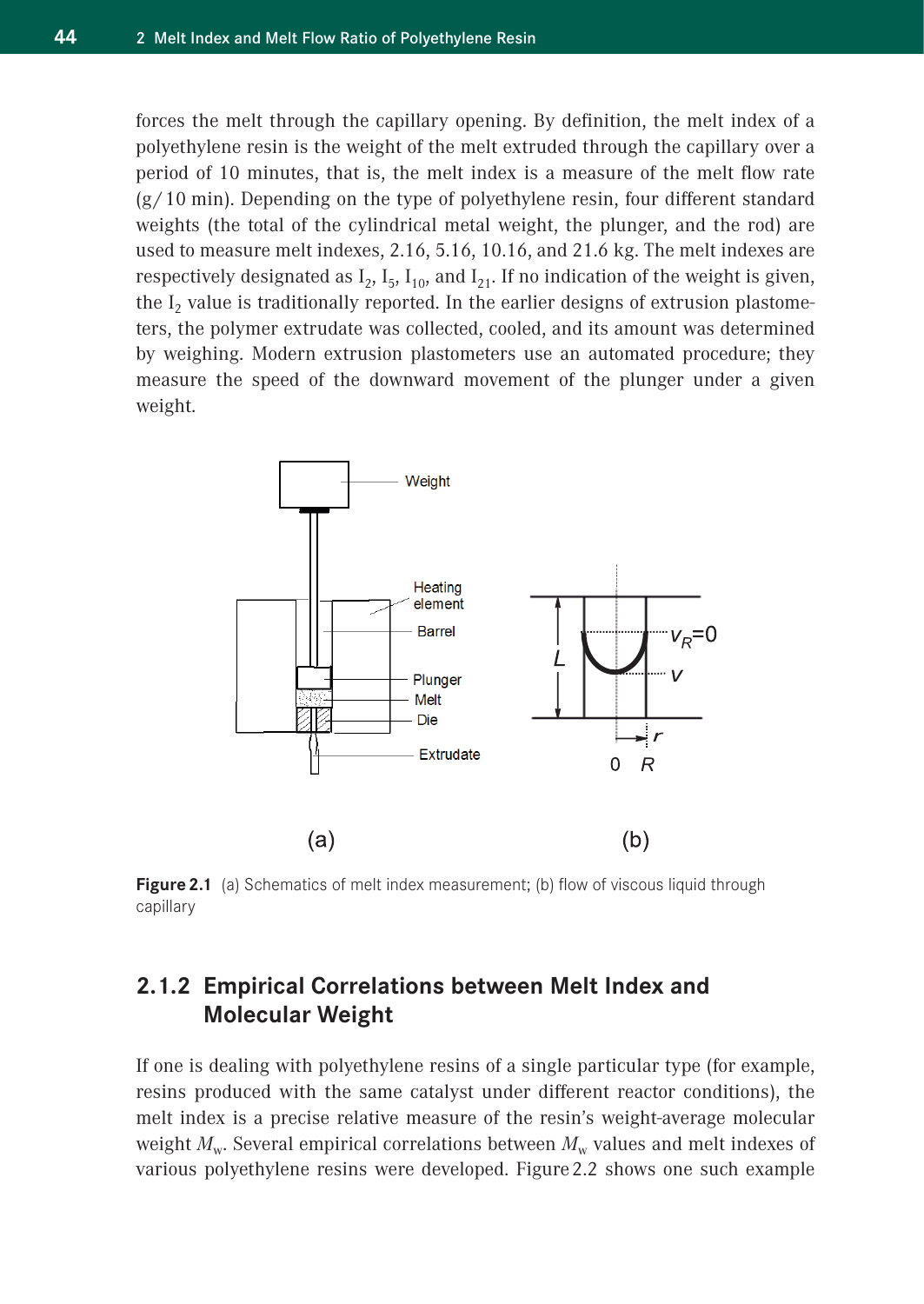### **3.3 DSC Melting Curves and Melting Points of LLDPE and VLDPE Resins Produced with Single-Site Catalysts**

#### **3.3.1 Effect of Crystallization Conditions**

Compositionally uniform ethylene $\alpha$ -olefin copolymers prepared with single-site metallocene catalysts represent a convenient model to examine the effect of crystallization conditions on the shape of DSC melting curves. Figure 3.3 demonstrates this effect using as an example two ethylene / 1-hexene copolymers prepared with different metallocene catalysts in toluene slurry at 70 °C [25]. The copolymers have a different composition: the sample in Figure 3.3(A) contains 0.8 mol % of 1-hexene and the sample in Figure 3.3(B) 2.4 mol %. Their crystallinity degree is also different, 63% and 42%, respectively. Ethylene copolymerization reactions in toluene slurry are accompanied by orderly crystallization of polymer molecules. DSC peaks of both nascent copolymers (materials recovered from polymerization reactors without any additional thermal treatment) are relatively narrow (Figure $3.3(A)$  and Figure $3.3(B)$ ). When the mixture of the two copolymers is slowly crystallized from toluene solution, each component forms separate crystals (Figure 3.3(C)).



**Figure 3.3** DSC melting curves in the narrow temperature range 80 – 140 °C: A and B – nascent copolymers with  $C_{\sf M}^{\sf copol}$  = 0.8 and 2.4 mol %, respectively, produced with two metallocene catalysts; C – mixture of the two copolymers crystallized from solution; D – re-melted copolymer B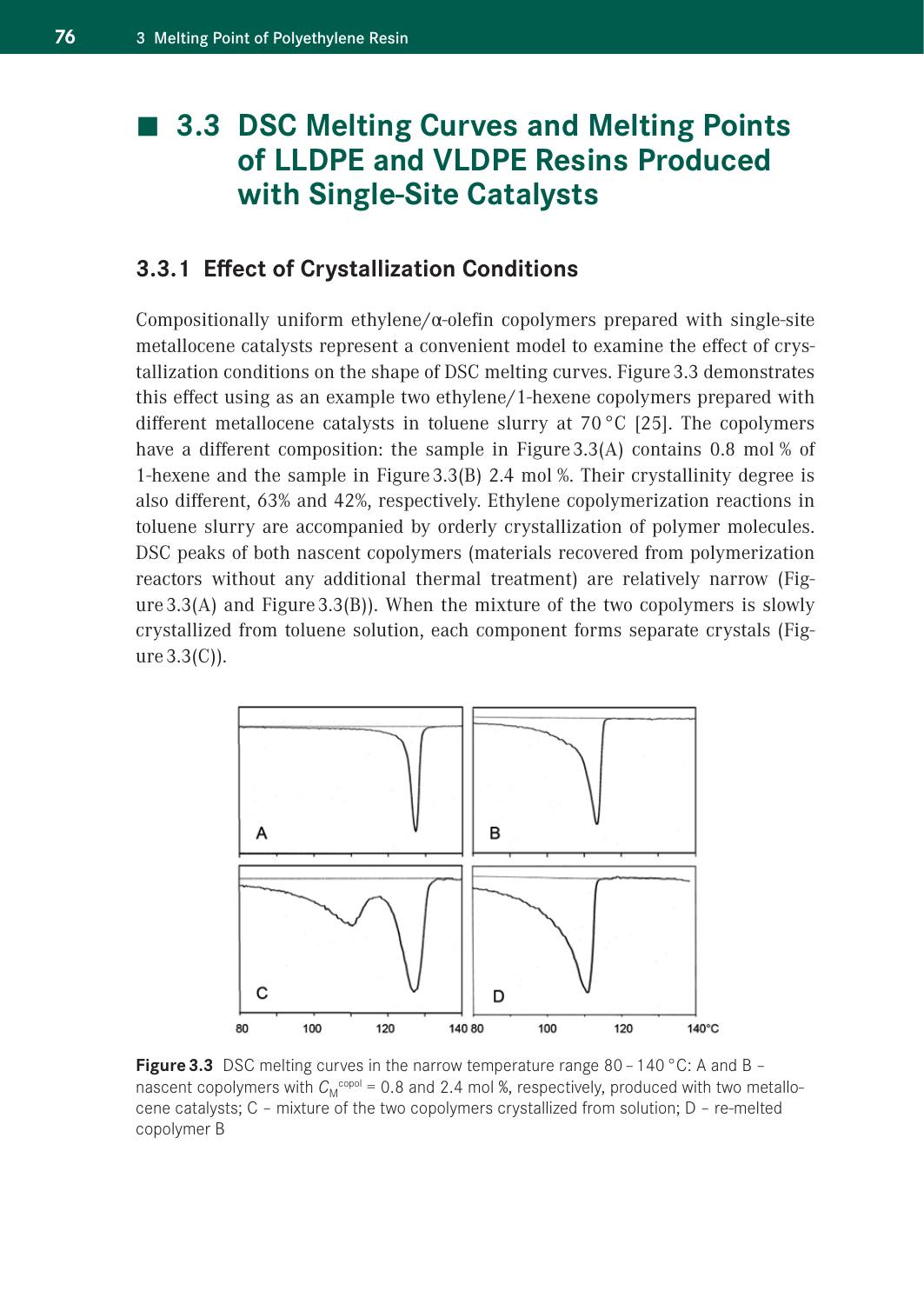When these compositionally uniform copolymers are crystallized from the melt, the lamella-formation process is much faster and less orderly than during crystallization from solution or during a polymerization reaction. The DSC peak of a thermally pretreated copolymer (Figure 3.3(D)) is broader than the DSC peak of the solution-crystallized copolymer (Figure 3.3(B)), and its melting peak is positioned at a lower temperature. This comparison emphasized the need for a thoroughly followed protocol in the preparation of resin samples for the DSC analysis. Analytical laboratories often examine polymer samples with unknown or poorly defined thermal history. A standardized procedure, for example, pre-melting of a resin specimen in a hot press, is a desired step for a DSC sample preparation.

#### **3.3.2 Effect of Copolymer Composition**

Figure 3.4 shows melting points of compositionally uniform ethylene $/1$ -hexene copolymers produced with single-site metallocene catalysts as a function of their composition. The copolymers contain from 0.5 to 3.5 mol % of 1-hexene. All the materials were thoroughly homogenized before the DSC analysis by hot-pressing polymer powders into thick film. The melting points were measured during the second melting step; each corresponds to the maximum on the DSC melting curve. The results show that the melting point decreases with an increase in the 1-hexene content in the copolymers. This section describes a DSC model which provides an explanation for the steep dependence between  $T_{\mathrm{m}}$  and  $C_{\mathrm{M}}^{\mathrm{copol}}$  values evident from Figure 3.4.



#### **Figure 3.4**

Melting temperatures of ethylene / 1-hexene copolymers of different composition produced with single-site metallocene catalyst; heating rates are  $10\degree C/m$ in ( $\bullet$ ) and  $2\degree C/m$ in ( $\circ$ )

Basic statistical expressions used for modeling the melting behavior of compositionally uniform ethylene $\alpha$ -olefin copolymers are given in Section 1.7 of Chapter 1. For the goal of the DSC modeling, a copolymer chain can be viewed as consisting of a set of monomer sequences; blocks of ethylene units, M–(E)*n*–M, and blocks of α-olefin units, E–(M)*m*–E. All commercial LLDPE and VLDPE resins contain rela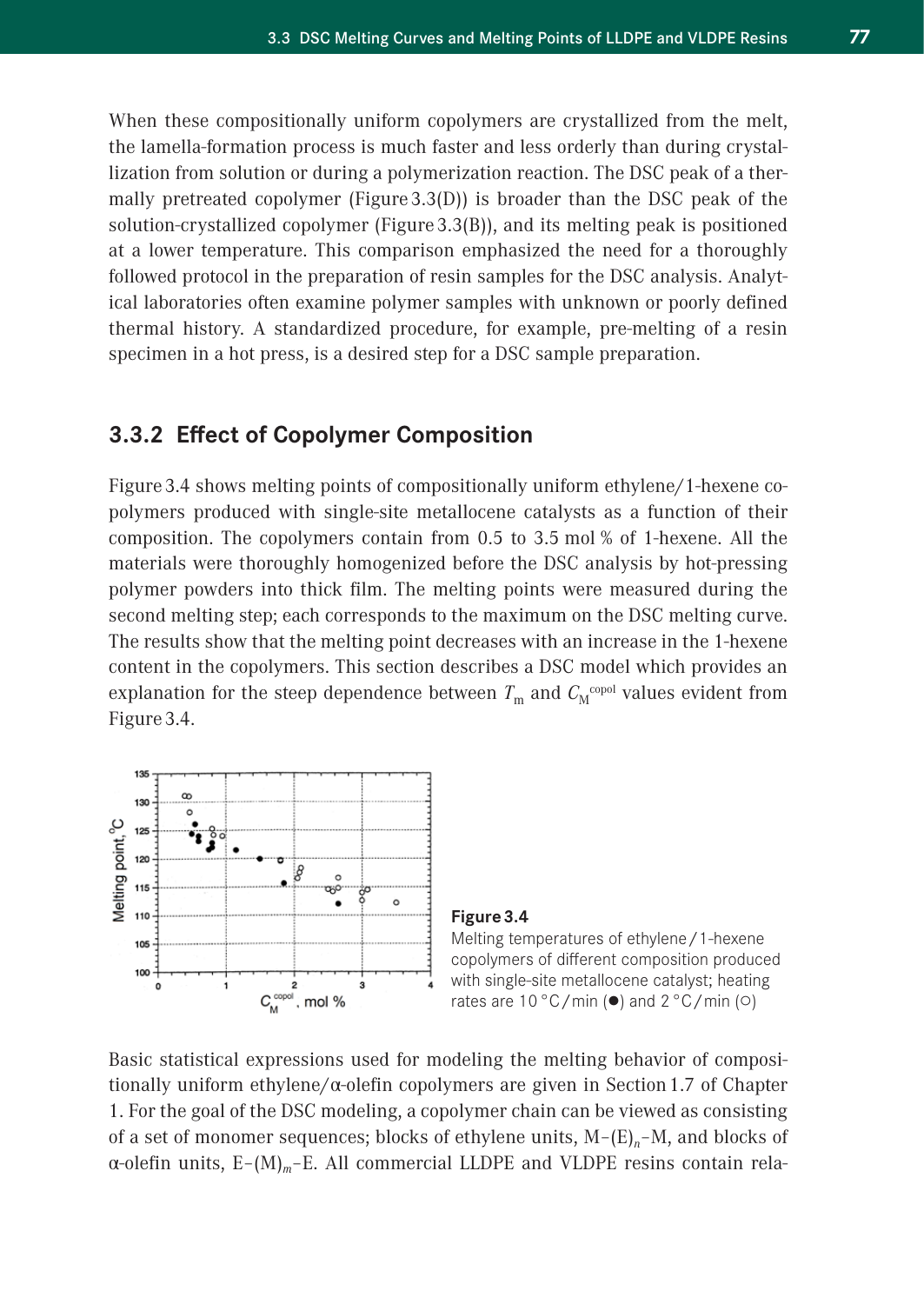curve are the yield point, the end-of-necking point, and the breaking point. These points are characterized by six parameters:

1. The yield stress,  $\sigma_{\nu}$ , and the yield strain,  $\varepsilon_{\nu}$ ;

- 2. The necking stress,  $\sigma_n$ , and the end-of-necking strain,  $\varepsilon_n$ ;
- 3. The breaking (tensile) stress,  $\sigma_{hr}$ , and the breaking strain,  $\varepsilon_{hr}$ .

The  $\varepsilon$  values in Figure 1.18 are the length ratios in the strained and the original sample:  $\varepsilon$  = elongation + 1; the minimum  $\varepsilon$  value for a polymer sample before stretching is 1.

Mechanical changes shown in Figure 1.18 are accompanied by irreversible structural changes in the polymers; they are schematically shown in Figure 1.19. After the yield point of a polymer sample is passed, an area consisting of a highly oriented material (the neck) develops in the strained sample. As the stretching proceeds further, the two principal morphological features of a semi-crystalline resin, the spherulites and the microfibrils (see Figure 1.16 and Figure 1.17), are gradually disassembled until all the material in the tested sample becomes highly oriented. This transformation occurs at a nearly constant necking stress *σ<sub>n</sub>*. The last stage of the sample stretching is called strain hardening; it involves a simultaneous further increase in the strain and the stress in the oriented sample. At some point during this stage the material finally breaks. The length of the strain-hardening range,  $\varepsilon_{hr}$  −  $\varepsilon_n$ , depends on the grade of the resin. HDPE resins break soon after the onset of strain hardening; their  $\sigma_v$  and  $\sigma_{br}$  values are relatively close. On the other hand, LLDPE resins have a relatively large strain-hardening range and their  $\sigma_{br}$  value is always much higher than the  $\sigma_{v}$  and the  $\sigma_{n}$  values.

Two more mechanical parameters are used to characterize polyethylene resins. The first parameter, the Young's modulus  $(M_{\text{Youno}})$ , characterizes stiffness of a resin sample, the slope of the stress/strain curve at very low strain. By definition,  $M_{\text{Youno}}$  $d(\sigma)/d(\epsilon - 1)$  at low  $\epsilon$ . In practice, two similar parameters, the secant modules, are often used, the stress at 1% elongation or at 2% elongation. The second mechanical parameter, the strain-hardening modulus  $(M_{str\text{-}hard})$ , characterizes stiffness of a fully stretched and oriented resin sample:  $M_{\text{str-hard}} = (\sigma_{br} - \sigma_n)/(\varepsilon_{br} - \varepsilon_n)$ .

#### **5.1.1 Effect of Stretching Speed on Mechanical Properties**

Both end-use mechanical tests of polyethylene film, the dart impact test and the tear test, are carried out at a high deformation speed (Section 5.2 and Section 5.3). Relaxation phenomena in polyethylene are relatively slow, and most mechanical parameters of the resins depend on the deformation speed [8, 9]. These dependencies were measured experimentally in a broad range of deformation speeds *V* from 0.5 to 150 cm/min (0.2 to  $\sim$  60 in/min) for several ethylene/1-hexene LLDPE res-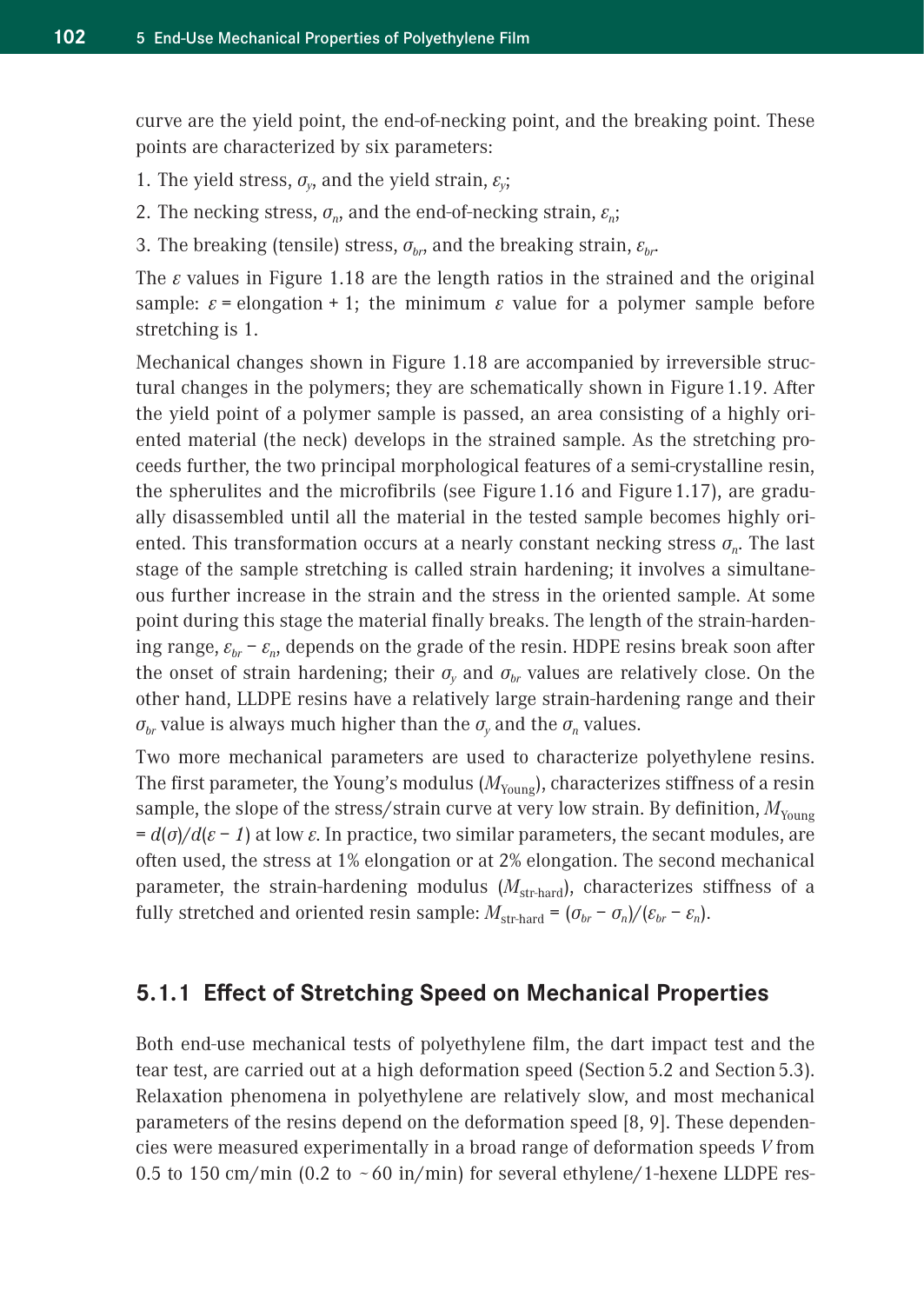ins, both compositionally uniform resins produced with metallocene catalysts and compositionally nonuniform resins produced with Ziegler-Natta catalysts. In most cases, the dependencies between the tested parameters, *σ* or *ε*, and the deformation speed can be represented by simple empirical relationships using as a standard a particular *σ* or *ε* value at the standard deformation speed  $V_{\text{stand}}$  of 50.8 cm/min  $(20 in/min):$ 

$$
\sigma_{v}(V) = \sigma_{v}^{\text{stand}} + k(\sigma_{v}) \cdot \log(V/V_{\text{stand}}), \text{ the slope } k(\sigma_{v}) \approx 0.14
$$
\n(5.1)

$$
\sigma_n(V) = \sigma_n^{\text{stand}} + k(\sigma_n) \cdot \log(V/V_{\text{stand}}), \quad \text{the slope } k(\sigma_n) \approx 0.11 \tag{5.2}
$$

$$
\varepsilon_n(V) - \varepsilon_y(V) = \varepsilon_n^{\text{stand}} - \varepsilon_y^{\text{stand}} + k(\varepsilon_n - \varepsilon_y) \cdot \log(V/V_{\text{stand}})
$$
\n(5.3)

The slope  $k(\varepsilon_n - \varepsilon_v)$  in the last expression varies from 0.5 to 0.6 depending on the LLDPE grade. Three other parameters of the stress/strain curve,  $\varepsilon_v$ ,  $\varepsilon_{br}$ , and  $\sigma_{br}$ practically do not depend on the deformation speed.

#### **5.1.2 Orientation in Polyethylene Film**

Figure 5.1 shows the orientation pattern, orientation of the *c* axis in crystallites (the direction of molecular chains) in two types of articles manufactured from polyethylene, a blow-molded item and film.



**Figure 5.1** Orientation distribution in blow-molded article and in film

Thick-walled, blow-molded articles are practically isotropic in terms of chain orientation. On the other hand, polymer chains in polyethylene film are preferably oriented in the machine direction of film manufacture. The level of orientation depends on the resin type; it is the highest in HDPE film but significantly lower in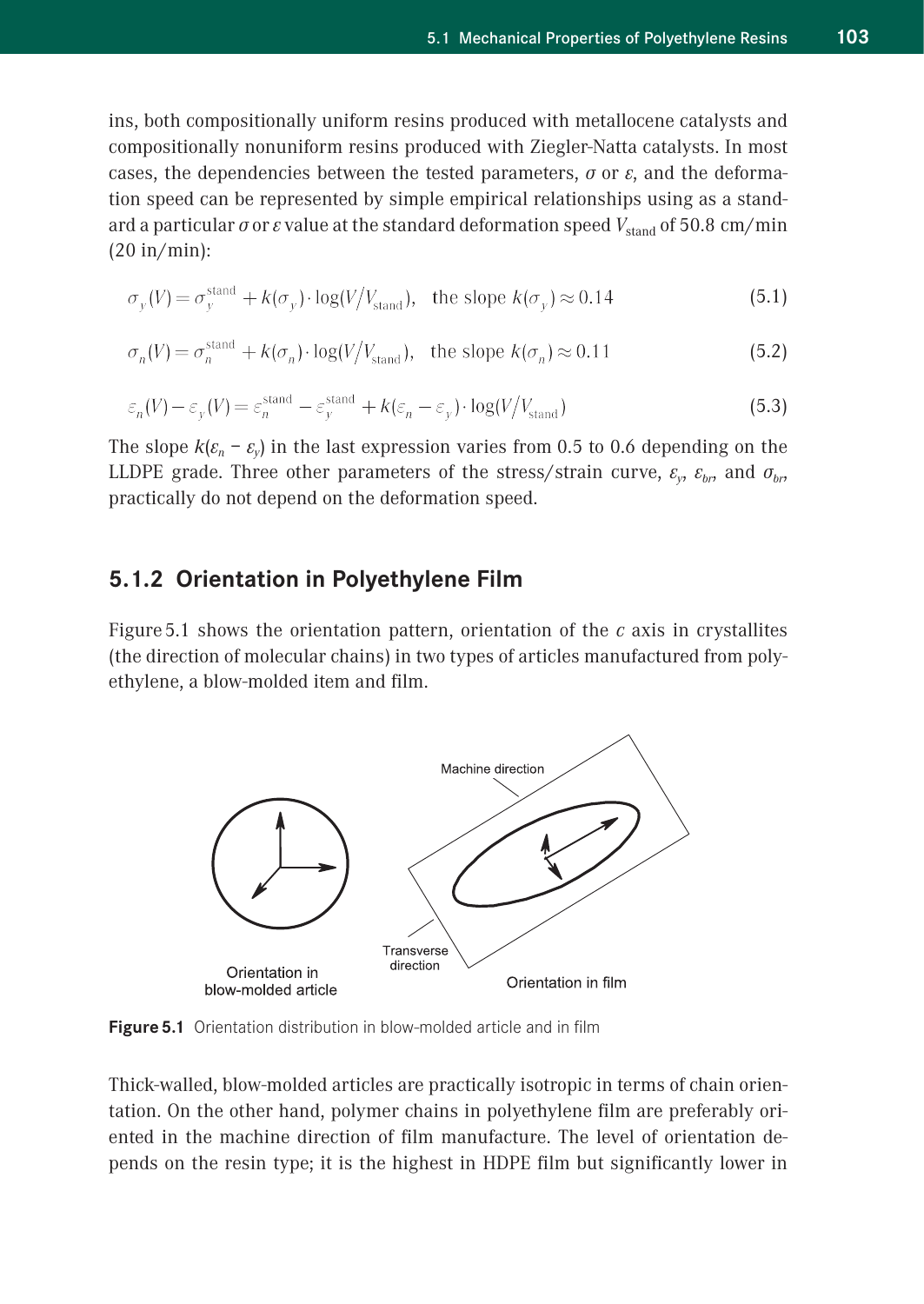#### **6.4.5 Mechanism of Environmental Stress Cracking**

The mechanism of the polyethylene failure under the environmental stress cracking conditions represents a special case of the general mechanism describing the mechanical failure of polymers under low stress, which is discussed in Section 6.3.2. Similar to the process of failure under low stress, the environmental stress cracking mechanism includes four distinct stages [59, 60]:

```
craze nucleation (the longest stage) \rightarrow craze growth \rightarrow craze failure (crack ini-
tiation) \rightarrow crack propagation.
```
The overall behavior of polyethylene articles under the conditions of environmental stress cracking is similar to that of their failure under low stress. Both processes are dominated by the molecular entanglement network, which is formed in the polymer melt prior to crystallization [38] (Section 6.3.2). Crystallization of most polyethylene resins from the melt leads to a spontaneous fractionation of their components. The low molecular weight and branched macromolecules crystallize at the latest stage of crystallization and concentrate in interlamellar and inter-spherulite regions. These short polymer chains cannot serve as good ties between lamellae and between spherulites. The principal feature responsible for the ESCR is the presence of tie molecules of a high molecular weight, which reinforce mechanically weak areas between and within spherulites and mitigate the effects of polymer fractionation [18, 38, 45–49]. The content of tie molecules in an HDPE resin can be artificially increased, for example, by co-blending a small amount of a semi-crystalline ethylene block copolymer with the resin [61] or by co-blending an HDPE resin with a high molecular weight LLDPE resin, especially if the LLDPE resin contains a small amount of long-chain branches [62].

Two subjects are important for the discussion of the mechanism of environmental stress cracking: the role of the detergent and the role of the solvent for the detergent. A detailed analysis of the liquid environment and its effect on the ESCR of LDPE and HDPE resins showed several important effects [17, 27, 30, 41, 52, 60].

Figure 6.12 compares schematically the crack propagation phenomena in an HDPE resin in three different environments: air, water, and 10% water solution of Igepal CO-630 [27]. The dependence between the stress and the speed of crack propagation measured in the air test shows the complex fatigue behavior typical for HDPE resins in general (Section 6.3.2). The cracks start to grow at a certain finite stress level. Initially, even a small increase of the stress leads to a rapid increase of the crack propagation rate but the acceleration of the crack propagation becomes less pronounced at high stresses. The behavior of the same HDPE resin in the water environment is mostly the same as in air, that is, water is not an effective sensitizing agent. An introduction of the detergent changes several features of the dependence between the stress and the crack growth rate: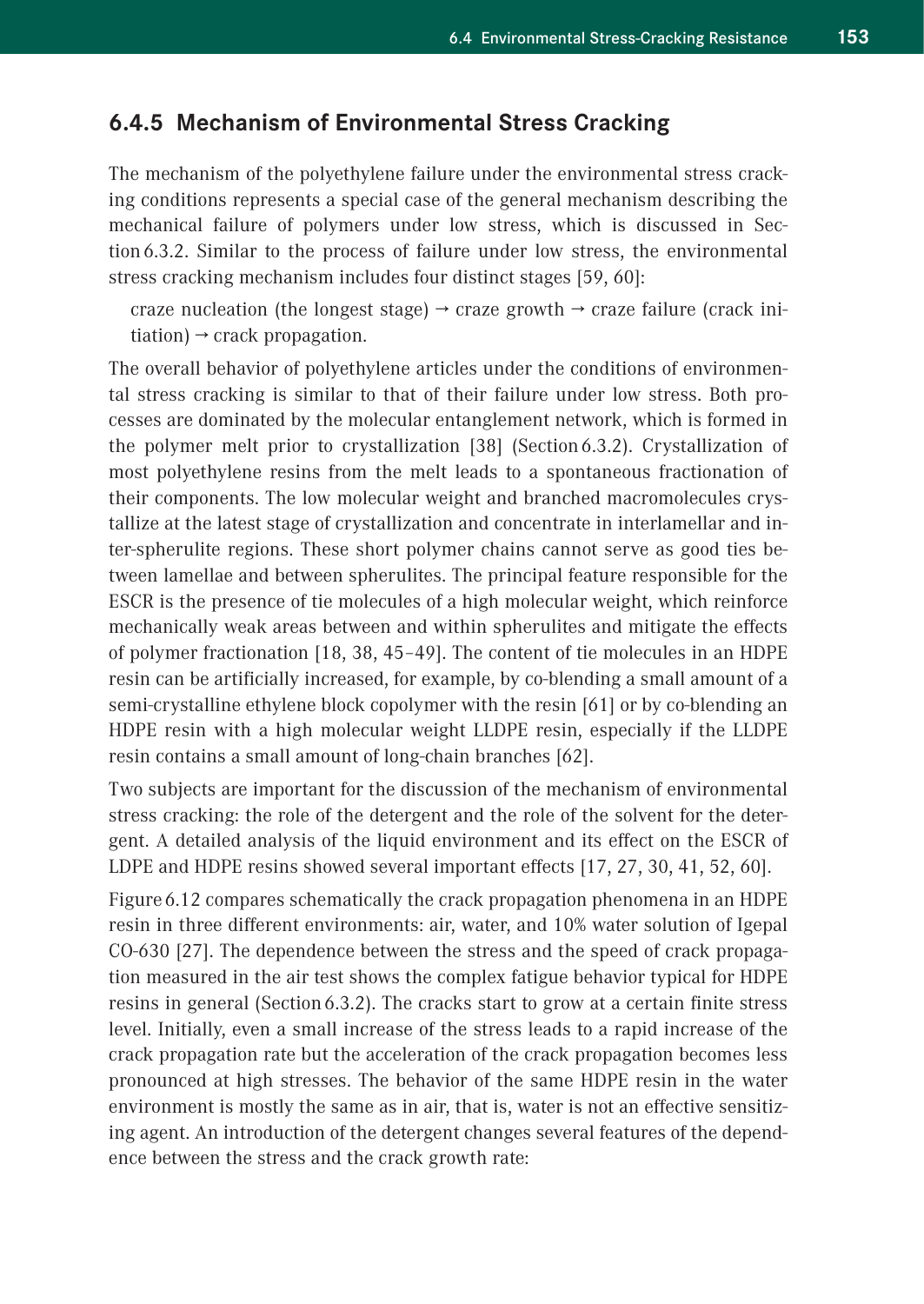- 1. The minimum stress required for the crack to start growing decreases about twofold.
- 2. A new stage in the crack propagation process becomes apparent: when the stress reaches a certain level, the speed of the crack growth does not depend on the stress.
- 3. The environmental stress cracking phenomena manifest themselves at relatively low stresses. The specific effect of a detergent disappears in the highstress range of the curve in Figure 6.12 but this range (the range of a very short time-to-failure) is of little concern under the real-life conditions.
- 4. A very large difference exists in the speed of crack propagation between solutions of Igepal CO-630 in different solvents (Figure 6.13).



The ESCR of polyethylene resins strongly depends on the concentration of a detergent in water (Igepal CO-630 in this case) [63, 64]. The largest reduction in the time-to-failure occurs at a low detergent concentration of  $\leq 0.1$ %. An additional increase of the detergent concentration up to  $~20$  to 25% leads to a relatively small incremental reduction of the time-to-failure; the effect is minimal when the detergent concentration reaches 50%, and a further increase of the detergent concentration from 50 to 100% does not produce any effect at all.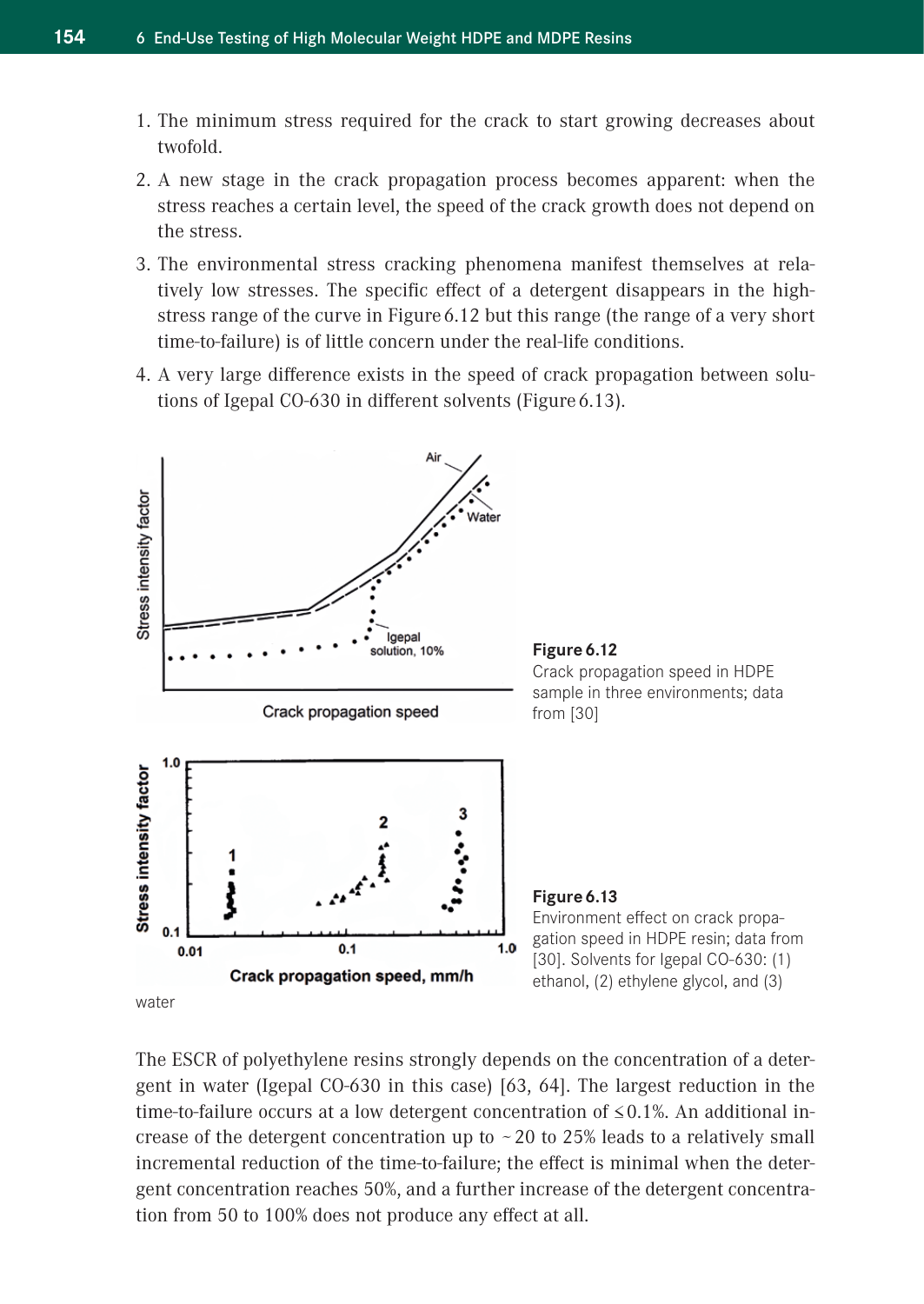### **Index**

#### A

Active center *9–11, 13* Additivity rules, for viscosity *53, 57*

#### B

Bimetallic catalysts *6, 22, 65* Bimodal resin *10, 22, 24* Bimodal resins *65* Blocks, in copolymers *25, 77, 93* Branches – long-chain *2, 13, 46, 68, 69* – short-chain *1* Branching degree *2* Breaking point, stress and strain *36, 102* Burst test, dynamic, for pipes and tubing *136*

#### C

Capillary, melt flow through *46* Catalysts, effects on resin properties – bimetallic *6, 23, 65* – chromium oxide *5, 7, 21, 22, 29* – metallocene *6, 8, 18, 31* – Ziegler-Natta *4, 6, 20, 21, 28, 62, 65* Chain orientation *103, 104, 128* Chain propagation reactions *10* Chain transfer (termination) reactions *11* Chromium-containing catalysts *5* Classification, of polyethylene resins *4* Compositional uniformity *27, 28* Copolymer chain statistics *25* Copolymerization reactions *12*

CRYSTAF *27–30* Crystal forms of polyethylene *32, 95* Crystallinity degree

- definition *93*
- effect of copolymer composition *94*
- measurement methods *91*

#### D

Dart impact strength of LLDPE film – definition *105*

- measurement *105*
- model *108, 110*
- of ethylene copolymers *115*
- Density-gradient columns *95*
- Density of polyethylene resins
- effect of copolymer composition *97*
- measurement methods *95*
- use in classification *2, 4*
- Differential scanning calorimetry (DSC) *71, 91*

Distribution of monomer units in copolymers *25*

#### E

Effective viscosity, additivity rules *53, 55* Environmental stress cracking resistance (ESCR)

- definition *147, 152*
- effect of density *150*
- effect of molecular weight *148*
- measurement methods *146*
- mechanism *150, 152, 153, 156*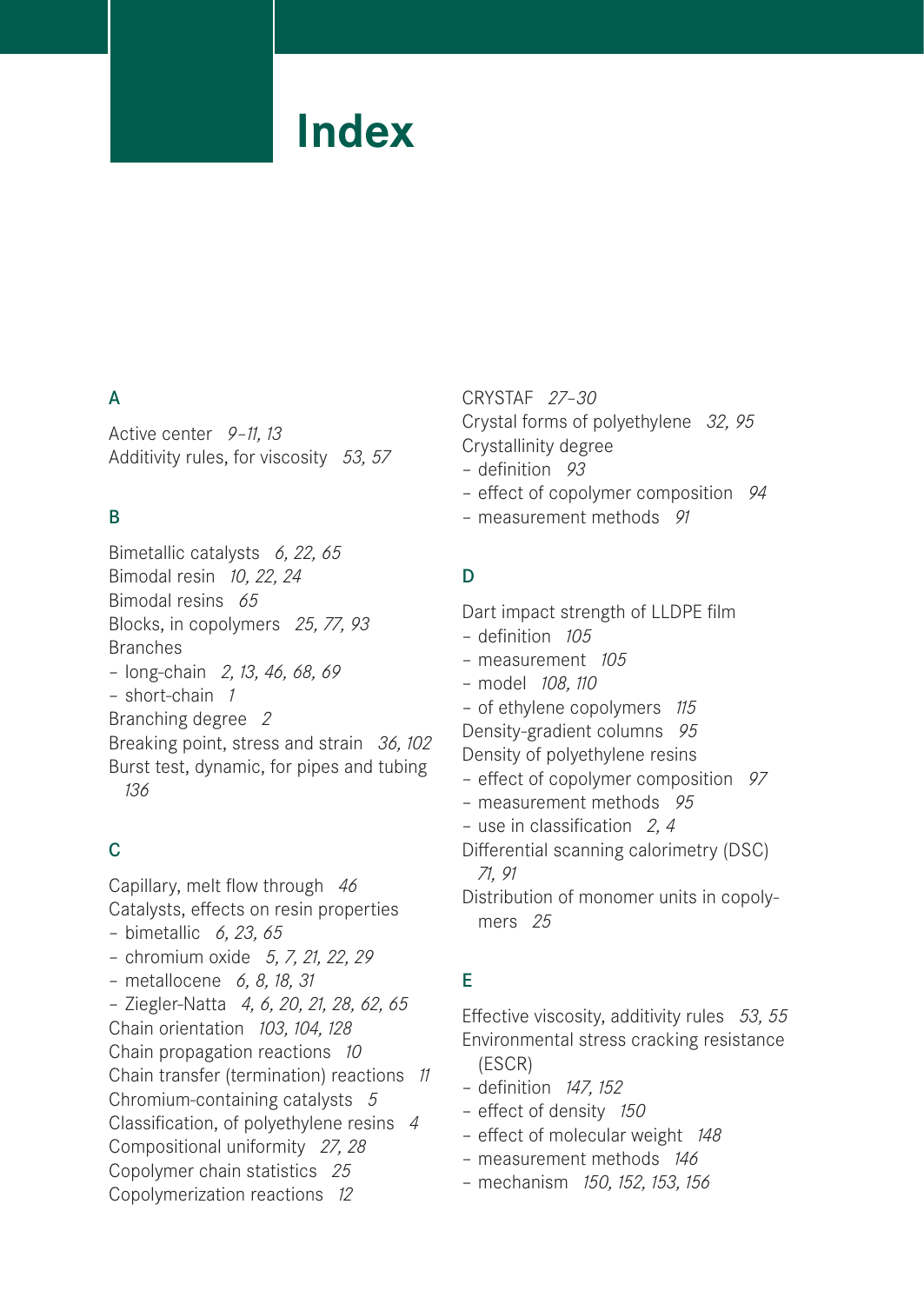#### F

Failure, low-stress *140, 142–144* Flory-Schulz molecular weight distribution *16, 18*

#### G

Gas-phase polymerization technology *8* Gel permeation chromatography (GPC) *15*

#### H

Haze *166* Hazemeter *166* Heat of fusion of polyethylene *92* Hydrogen, chain transfer agent *11*

#### I

Infrared spectroscopy *32, 93, 104, 107*

#### L

Lamella *32, 33* LLDPE film – blocking *164* – end-use testing *159* LLDPE resins – extractables and solubles *161* Long-chain branching *2, 13, 46* Low density polyethylene (LDPE) *3, 9* Low-stress failure *140*

#### M

Melt flow rate *44, 50* Melt flow ratio, definition *46* Melt index *2, 44* – definition *43, 44* – of Newtonian liquid *50* – of non-Newtonian liquid *51* – of polyethylene resins *58, 64, 66, 68* – polyethylene resins *46, 59*

Melt Index *43* Melting curve, model – HDPE *72–74* – LLDPE *76, 77, 79, 81–83* Melting points – of ethylene copolymers *77* – of linear polyethylene (HDPE) *72–74* Metallocene catalysts *6, 18, 19* – GPC analysis *18* Methylalumoxane (MAO) *6* Modeling – dart impact test *107–109* – Elmendorf tear test *123, 124, 126* – top load test *136* Modelling – Elmendorf tear test *122* Molecular weight distributions – GPC analysis *16* – theory *14* Molecular weights of polyethylene resins *12, 13* – control with hydrogen *11* – measurement methods *15* Monodisperse polyethylene *45, 51, 52* Morphology, of polyethylene resins *31*

#### N

Necking stage, stress and strain *36, 102* Newtonian liquid *46, 50, 52* Nomenclature, of polyethylene resins *3* Non-Newtonian liquid *46, 48, 51, 55* Nuclear magnetic resonance (NMR) *91*

#### O

Orthorhombic cell *31, 96*

#### P

PEX *139* Pipes, testing *140* Plastomers *3, 83* Polyethylene film – haze *166*